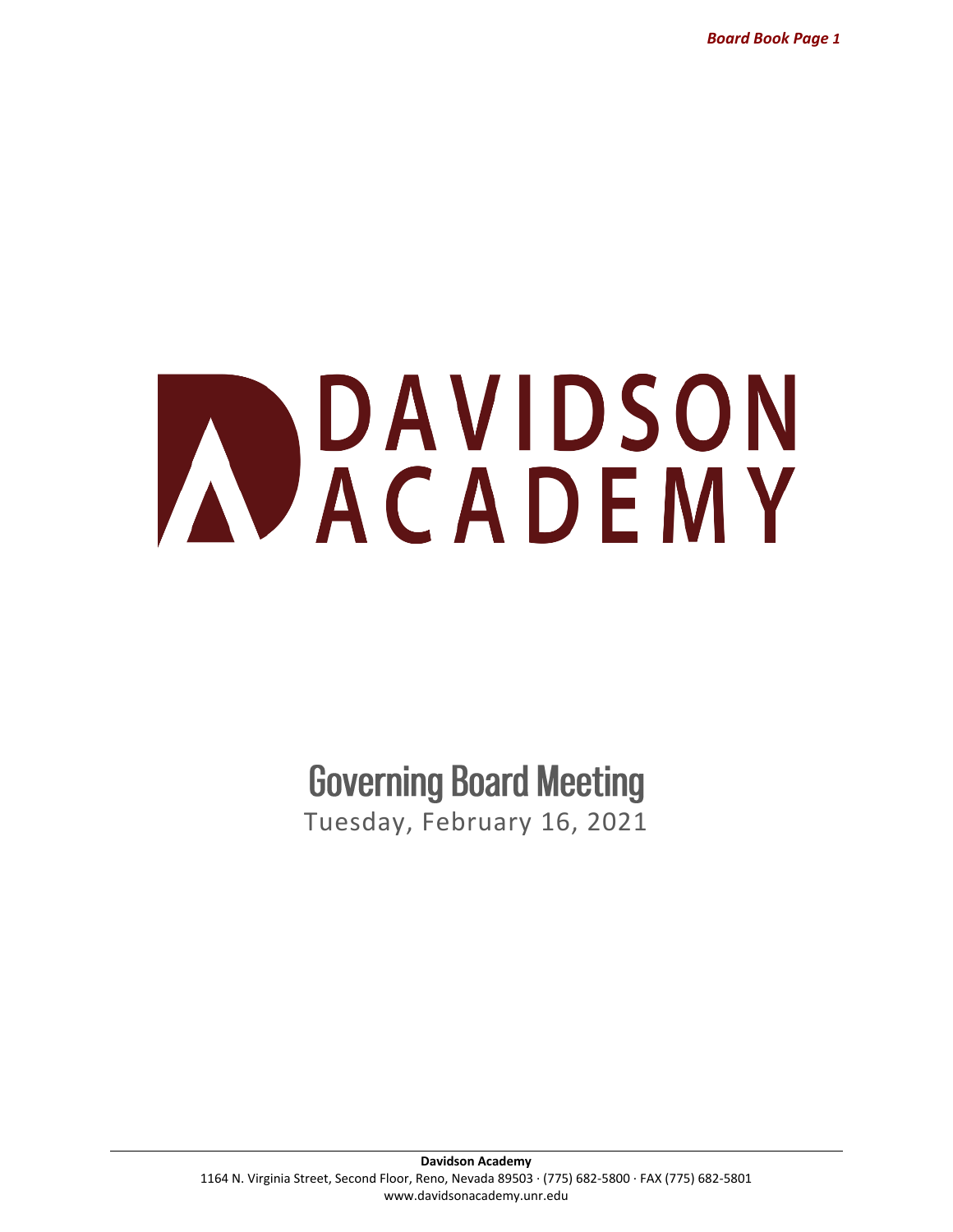

# **NOTICE OF MEETING**

State of Emergency Special Public Notice

The regular meeting of the Governing Board of the Davidson Academy will be held starting at 2 p.m. on Tuesday, February 16, 2021.

Due to the current State of Emergency declared by the Governor because of the Covid-19 virus, and more specifically the Governor's Directive 006, Section 1, this public meeting will be held via videoconference and there will be no physical location for the meeting. Members of the public wishing to observe the meeting may do so using the following link:<https://davidsongifted.zoom.us/j/84830913949>

Public comment for this meeting will be received via email only. Those wishing to make public comment should email their public comments to boardcomments@davidsonacademy.unr.edu. All public comments received before and during the meeting will be forwarded to the Governing Board of the Davidson Academy for their consideration. All public comments will be included in the public record as minutes but will not be read aloud during the meeting

# **AGENDA**

2 p.m.

- A. ROLL CALL\*
- B. WELCOME AND INTRODUCTIONS\*
- C. PUBLIC COMMENTS\*

*The public may comment on any subject that is not on the agenda that is pertinent to the Davidson Academy. Each speaker will be limited to three minutes. Public comment relating to an agenda item will be taken during discussion of that item. Comment will be limited to three minutes, but speaking time may be reduced at the discretion of the chair of the meeting, if there are a large number of speakers on a given subject. No comments will be restricted based upon viewpoint.*

- D. APPROVAL OF AGENDA *(for possible action) The public is notified that the Governing Board may take items on the agenda out of order; combine two or more agenda items for consideration; remove an item from the agenda; or delay discussion relating to an item on the agenda*
- E. APPROVAL OF MINUTES: Meeting of November 9, 2020 *(for possible action)* **[Tab 1](#page-5-0)**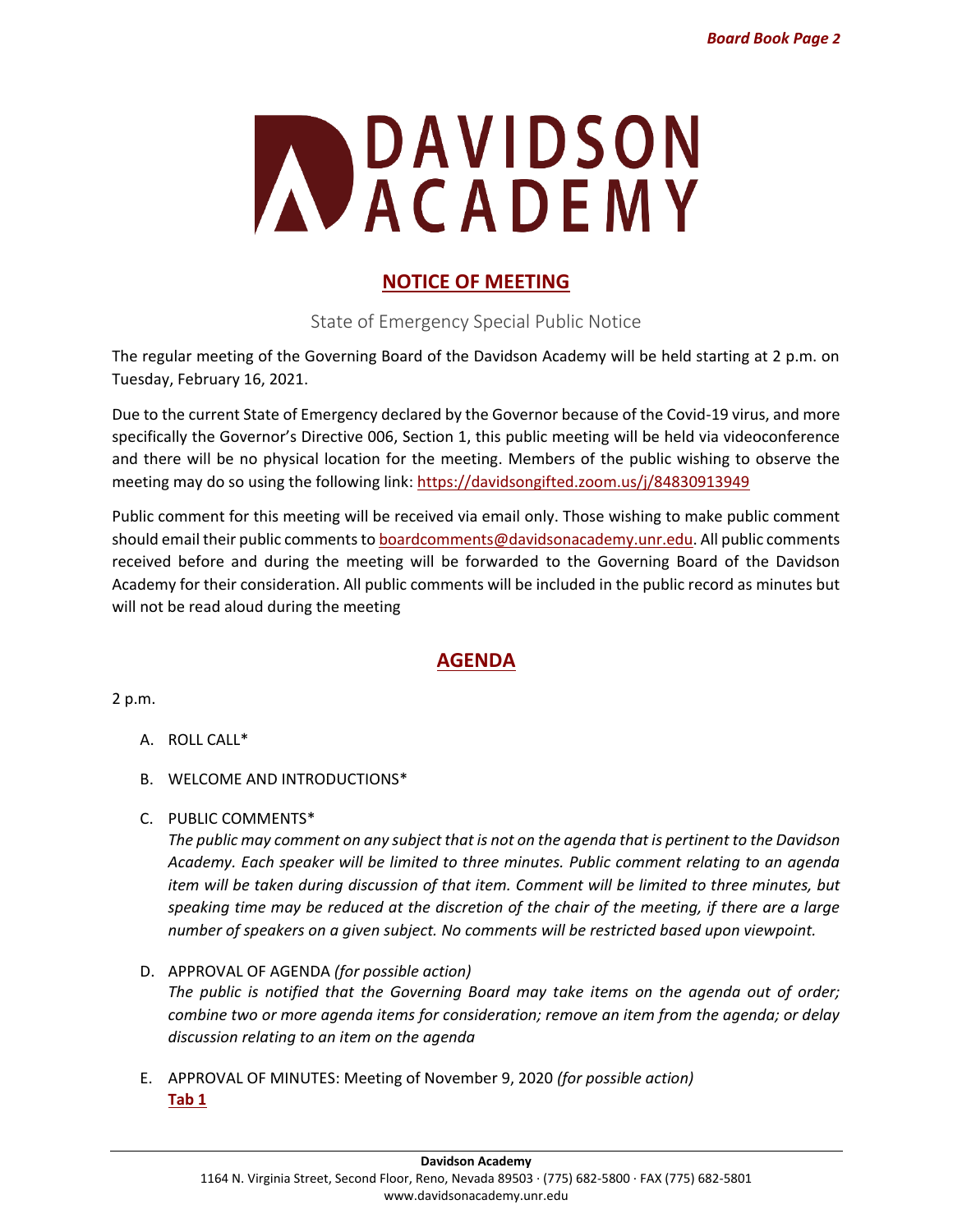#### F. REPORTS\*

| $\mathbf{1}$ . | <b>ACADEMY DIRECTOR*</b><br>a. General Program Updates     | Tab 2 |
|----------------|------------------------------------------------------------|-------|
| 2.             | DIRECTOR OF ONLINE LEARNING*<br>a. General Program Updates | Tab 3 |

3. MEDIA AND OUTREACH\* **[Tab 4](#page-20-0)**

#### G. GENERAL BUSINESS *(for possible action)*

- 1. VICE PRESIDENT AND CHIEF FINANCIAL OFFICER The Governing Board will review, discuss and possibly adopt revised policy regarding multiple signatures on Academy checks for amounts in excess of \$10,000. **[Tab 5](#page-23-0)**
- 2. The Governing Board will review, discuss, and possibly approve a list of candidates for graduation in May 2021, subject to each candidate's completion of requirements for graduation. **[Tab 6](#page-24-0)**
- H. PUBLIC COMMENTS\*

*The public may comment on any subject that is not on the agenda that is pertinent to the Davidson Academy. Each speaker will be limited to three minutes. Public comment relating to an agenda item will be taken during discussion of that item. Comment will be limited to three minutes, but speaking time may be reduced at the discretion of the chair of the meeting, if there are a large number of speakers on a given subject. No comments will be restricted based upon viewpoint.*

- I. ADJOURNMENT *(for possible action)* Upcoming Meeting Dates for 2021
	- Monday, May 10, 2021 (Public Budget Hearing)
	- Monday, May 24, 2021
	- Monday, September 20, 2021
	- Monday, November 8, 2021

#### **CERTIFICATE OF POSTING OF THIS AGENDA**

I hereby certify that In accordance with NRS 241.020, on or before Wednesday, May 20, 2020, at 9:00 a.m., a copy of this agenda was delivered to the post office used by the Davidson Academy addressed to each person who has requested to receive copies of Davidson Academy Governing Board meeting agendas; a copy of this agenda was emailed to each person who agreed to receive copies of Davidson Academy Governing Board meeting agendas by electronic mail; and a copy has been posted online at Notice.NV.gov and at the Academy's website [\(http://www.DavidsonAcademy.UNR.edu/\)](http://www.davidsonacademy.unr.edu/). Physical posting has been suspended in accordance with Nevada Executive Department, Declaration of Emergency, Directive 006 (section 3).

> /s/ Holly Lorge Governing Board Clerk Email: [hlorge@davidsonacademy.unr.edu](mailto:hlorge@davidsonacademy.unr.edu) Phone: 775-682-5800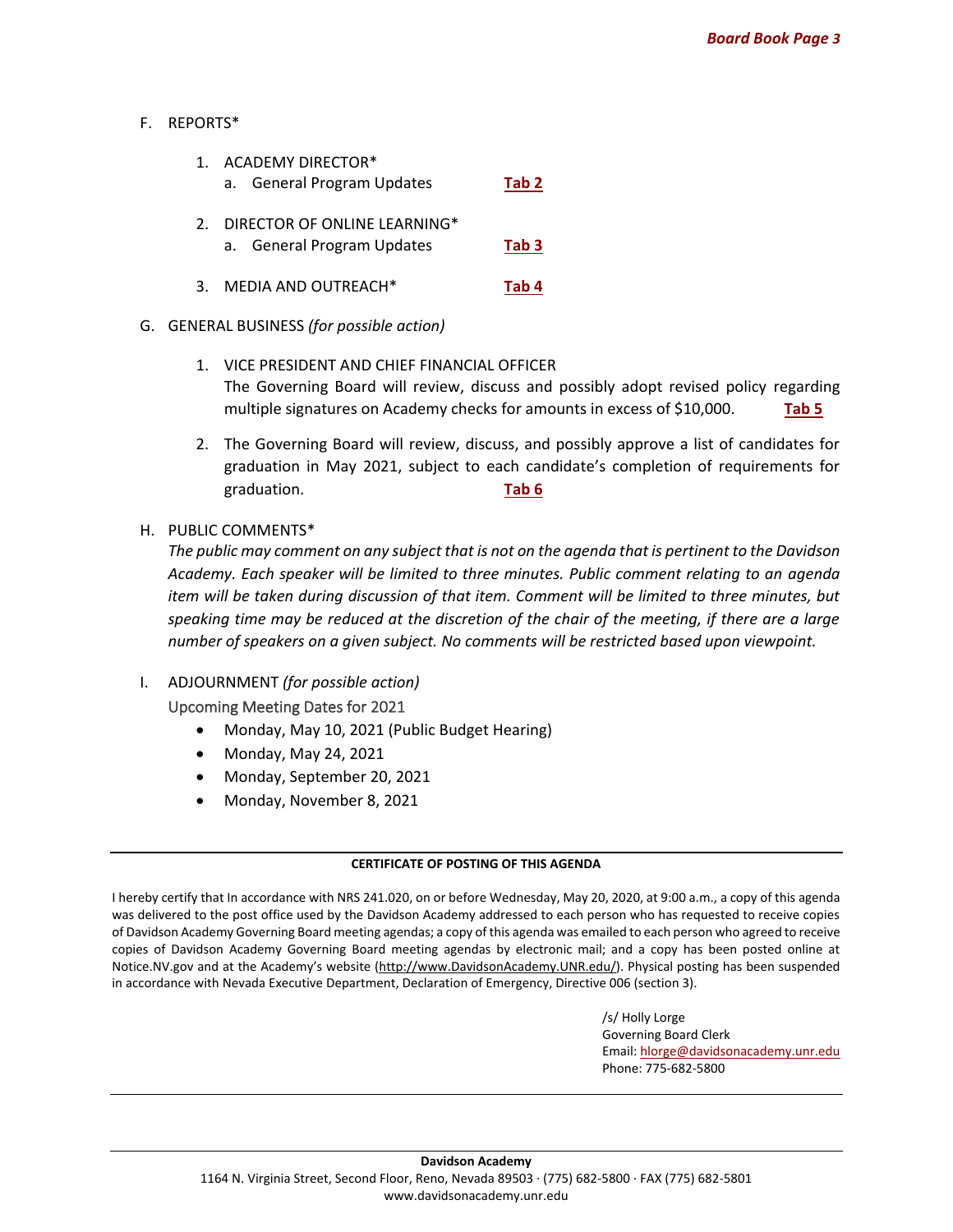**Governing Board:** Bob Davidson, Roger Davidson, Hon. Brian Krolicki, Mark Herron, Lauralyn Lovell McCarthy Sandoval, Richard Trachok, and Annette Whittemore; Ex-Officio: Dr. Kristen McNeill, Jhone Ebert, and Hon. Brian Sandoval.

Note: The Governing Board may take items on the agenda out of order; combine two or more agenda items for consideration; remove an item from the agenda; or delay discussion relating to an item on the agenda.

Those items followed by an asterisk (\*) are items on the agenda upon which the Governing Board will take no action.

Members of the public who are disabled and require special accommodations or assistance at the meeting are requested to call Colleen Harsin at 775-682-5800 at least 24 hours prior to the meeting.

Copies of the packets containing support material for this agenda are available at no charge on the Davidson Academy website at [http://DavidsonAcademy.UNR/edu.](http://davidsonacademy.unr/edu) Copies may also be obtained by sending a request via email to [charsin@davidsonacademy.unr.edu](https://davidsononline-my.sharepoint.com/personal/kpascual_davidsonacademy_unr_edu/Documents/Misc/charsin@davidsonacademy.unr.edu) or by contacting Aimee Fredericks by mail at Davidson Academy, 9665 Gateway Drive, Ste. B, Reno, NV 89521, or by telephone at 775-682-5800.

Meeting agendas and minutes are available on the Academy's website ([http://www.DavidsonAcademy.UNR.edu/\)](http://www.davidsonacademy.unr.edu/).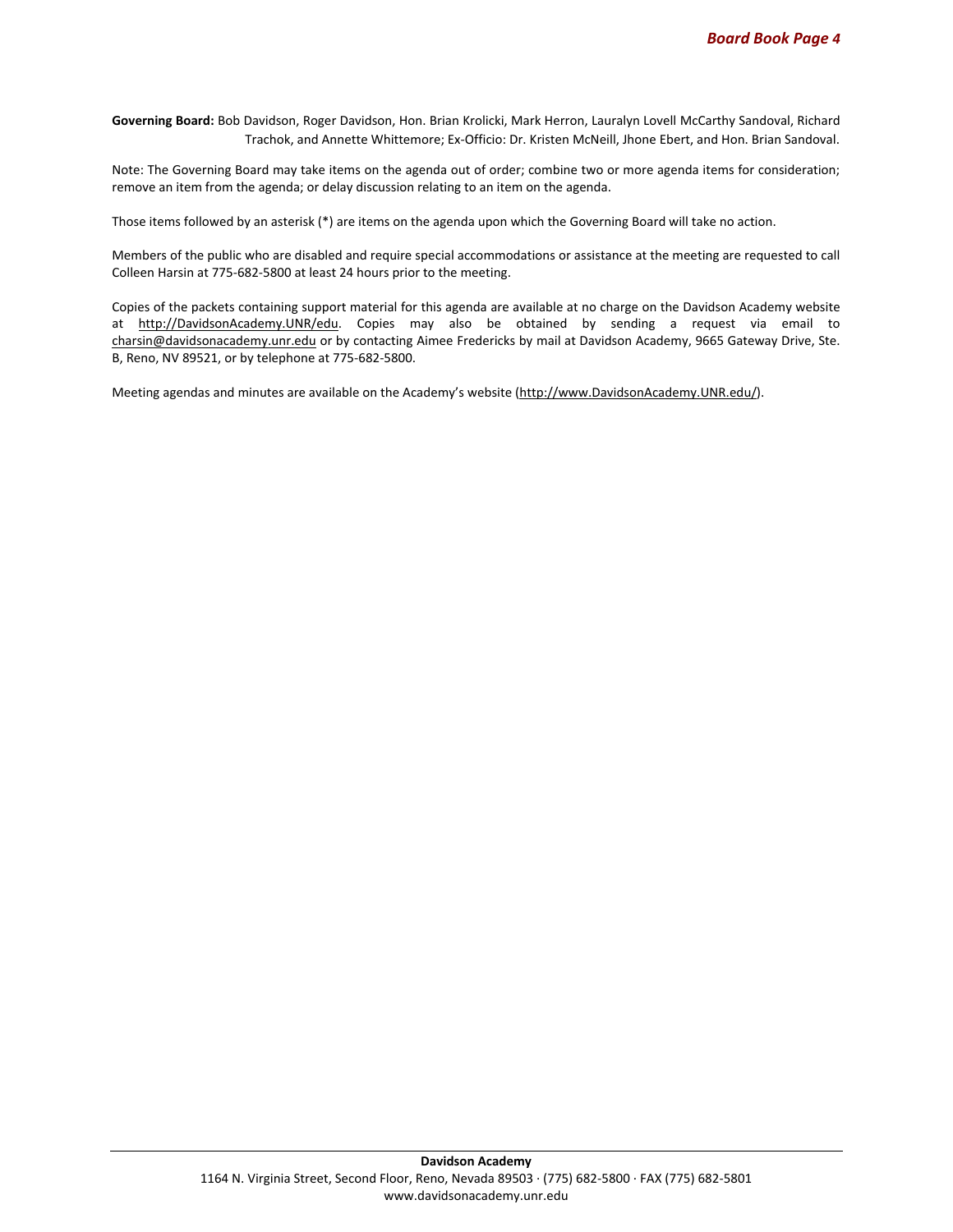# **Minutes of the Meeting The Davidson Academy Governing Board November 9, 2020**

These minutes are not yet approved and are subject to revision at the next meeting of the Governing Board.

# **Call to Order**

The regular meeting of the Governing Board was called to order at 2:00 p.m. Due to the current State of Emergency declared by the Governor because of the COVID-19 virus, and more specifically the Governor's Directive 006, Section 1, this public meeting was held via videoconference with no physical meeting location.

Because he was calling in from a remote location, Board Chair Bob Davidson asked that Mark Herron chair this meeting.

# **A. Roll Call**

Roll call was completed by the Chair of the Meeting, Mark Herron. Bob Davidson, Roger Davidson, Mark Herron, Richard Trachok, Brian Krolicki, Lauralyn McCarthy Sandoval, Brian Sandoval, Annette Whittemore and Kristen McNeill were present. Academy Director Colleen Harsin, Director of Online Learning Stacy Hawthorne, Legal Counsel Ann Alexander, Controller Karin Dixson and Clerk of the Board, Holly Lorge' were also present. Jhone Ebert was not present. Following completion of roll call, a quorum was confirmed.

# **B. Welcome and Introduction**

Mark Herron welcomed Board members and members of the public in attendance. He introduced and welcomed new ex-officio Governing Board member, and University of Nevada, Reno, President, Brian Sandoval.

# **C. Public Comment**

Mark Herron provided instructions concerning public comment as stated under item C of the meeting agenda.

Mr. Herron also read the State of Emergency information and provided the link from agenda and confirmed that public comments, if made, would be received by email. There were no comments from the public.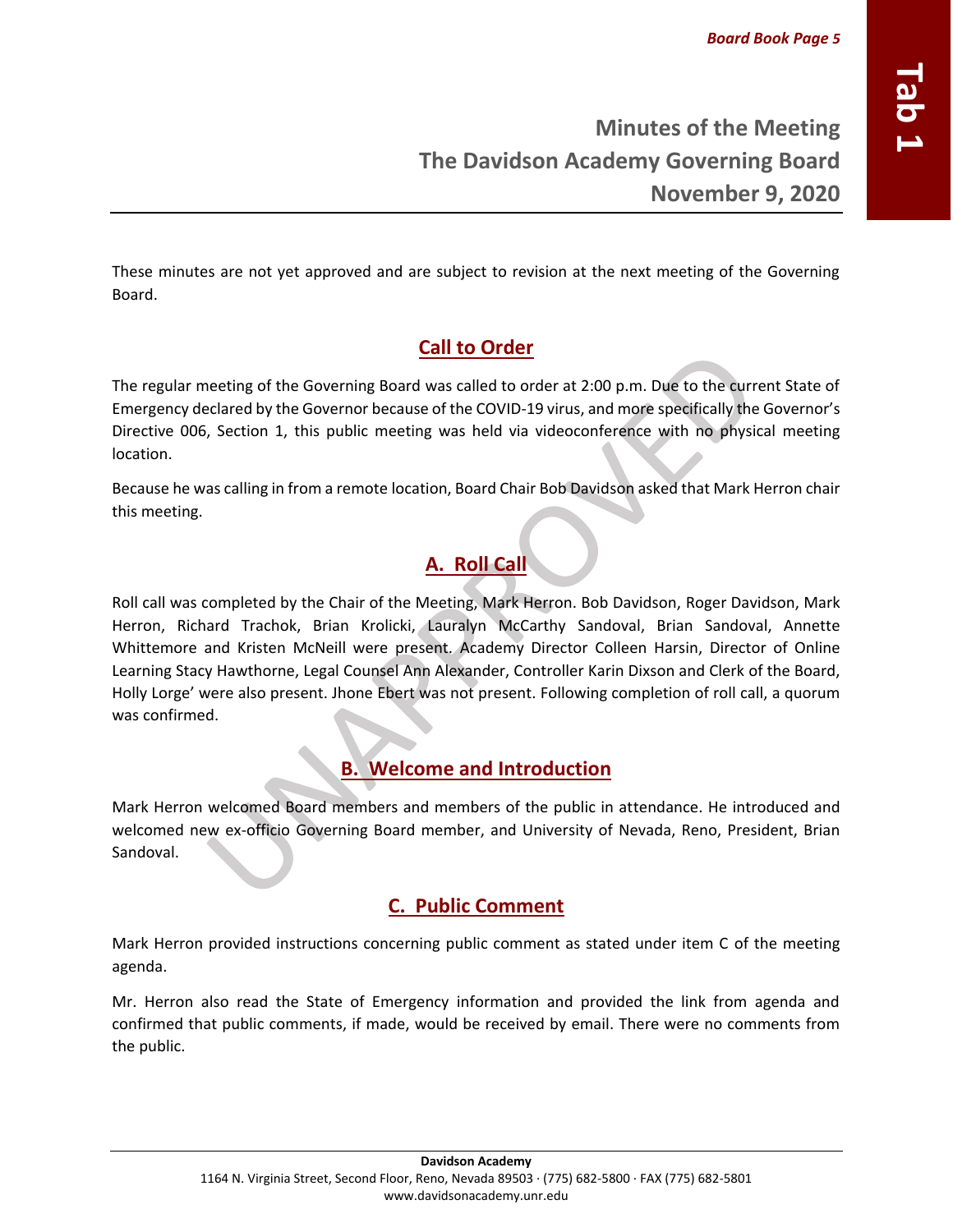# **D. Approval of Agenda**

<span id="page-5-0"></span>Mark Herron requested a motion for approval of the Agenda. Motion was made and seconded for approval of the meeting Agenda. Motion carried unanimously.

## **E. Approval of Minutes**

Mark Herron requested approval of the minutes for the meeting of September 21, 2020, under TAB 1 of the Board Book. Motion was made and seconded for approval of the minutes as submitted. There was no discussion and the motion carried unanimously.

# **F. Reports**

#### 1. Academy Director

a. General Program Updates

Davidson Academy Director, Colleen Harsin, began her report by confirming for the Board that the Academy currently has 169 in-state students across both campuses, for the current school year. The Reno campus has moved to virtual tours for prospective applicants and their families. The tours are scheduled to coincide with online campus tours but do not overlap with those tours, so that prospective families have the option to investigate both options.

Ms. Harsin reported that application numbers are down for the Reno campus, but also noted an increase in submitted applications for the Online campus. Ms. Harsin reported a total of 106 applications in progress; 34 of are those for Reno campus. She confirmed this was not unexpected due to the national COVID-19 pandemic and related logistics in moving to the Reno area in order to access in-person learning at the Reno campus.

Ms. Harsin shared with the Board activities going on at the Reno campus. As of mid-November the Academy has had a total of 19 college visits. Representatives from these schools met virtually with our high school students and counselors. A successful in-person administration of the PSAT was completed in October. Virtual parent meetings were completed at the Reno campus, attended by 20 families for the morning meeting and 27 families for the evening meeting. Monthly parent meetings will continue, covering details and information concerning the current school year, and a question and answer session.

Ms. Harsin continued with an update on Student Council events. Ms. Harsin complimented the Student Council on successfully figuring out ways to keep important activities that were previously conducted in person, just as meaningful in a virtual environment. Virtual events to date have included a Microsoft paint competition, a Halloween costume contest, and a scavenger hunt. Student Council is currently putting together a gratitude and recipe book in celebration of Thanksgiving.

Ms. Harsin reported that students continued to participate in competitions and Club meetings online, as well as participate in Club activities such as Film Making Club's

Scary Movie Night. Ms. Harsin gave an update on Academy Yearbook students, noting that they are well under way collecting photos and quotes with a different format for the current school year.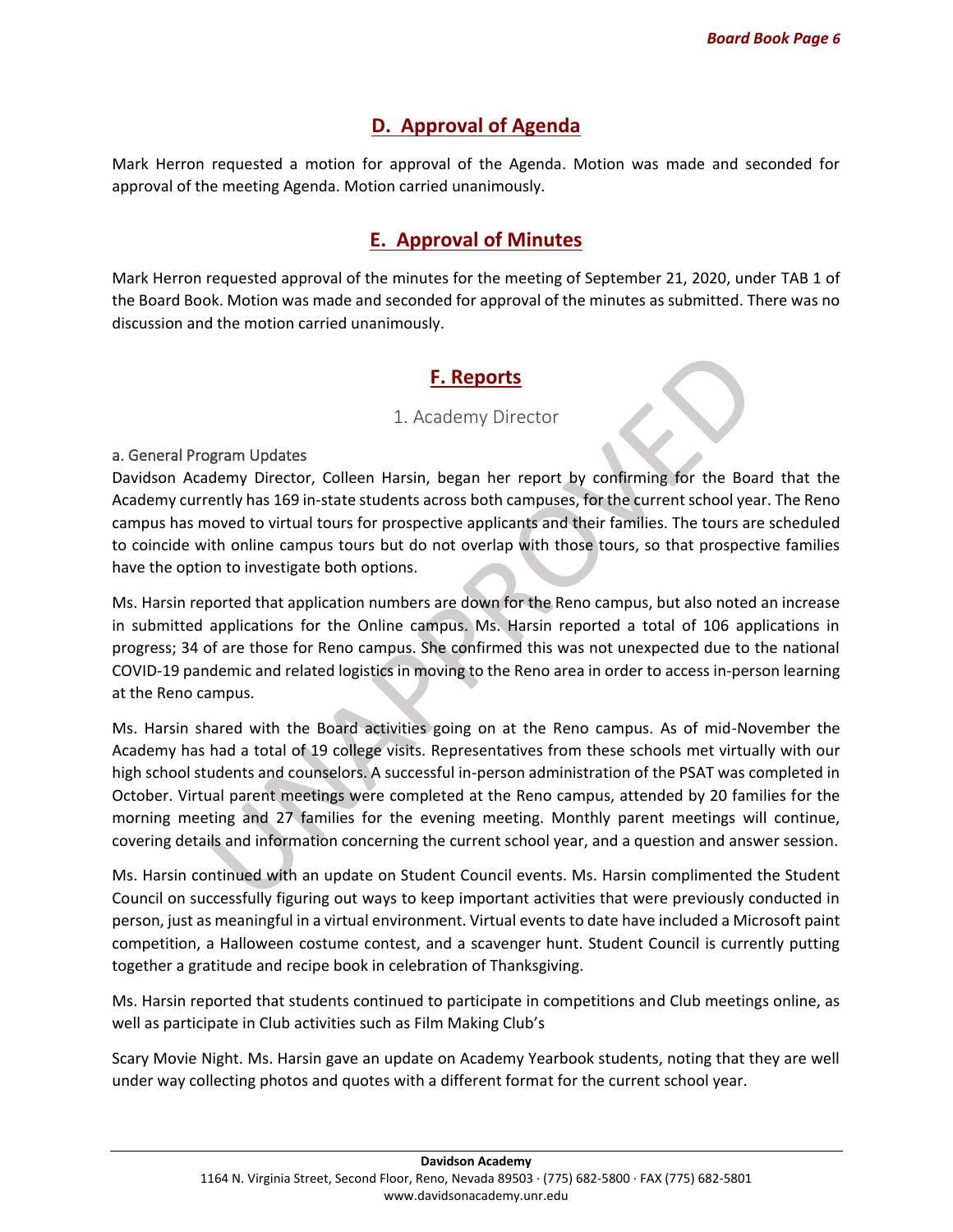The Academy's Back to School night was held virtually. Parents followed their student's schedules and interacted with teachers through Zoom. The Back to School Zoom night worked very well, and was much better attended than our traditional in-person Back to School nights. Ms. Harsin stated the Academy will seek to continue options for virtual participation in events even as in-person participation is reinstated at some point, as having virtual options creates more opportunities for participation.

Ms. Harsin discussed that some students are attending school at the Reno campus for in-person instruction. The Academy's hybrid learning option allows students to sign-up to attend on any available day during the scheduled school week. The average student count in the building is usually between two and ten and averages about seven each day. To date, the Academy has not had any attendance issues with the remote learning option. Students are making contact with instructors and other students on a daily basis. Parents also indicate when their student is ill and will not be participating that day. Optional in-person attendance will continue unless there is a physical shutdown.

Ms. Harsin confirmed that the Academy will continue with its previously approved academic calendar, although the University academic calendar has shifted for the spring semester. Spring semester Academy classes will start on 1/19/2020, and the week-long spring break in March will stay in place. This is the case for both Academy campuses. Academy students with University classes will proceed with their University classes according to the University academic calendar.

Ms. Harsin referred Board members to TAB 2 of their Board Books concerning her report in response to the Nevada Path Forward Directives provided last summer, for an accounting of student online connectivity. This information was provided by the Academy in early October per Guidance Memo 20-05. The total number of students at both campuses is 234. Of those students, none are without a device or access to the Internet. The Reno Campus has issued 24 Thinkpad laptops for student use at home or in the Academy building. The Academy also issued one webcam for student home use. Ms. Harsin further explained this is at no additional cost, as these are items that were already available at the Academy.

Ms. Harsin referred Board members to TAB 3 of their Board Books for a summary of Civil Rights Data Collection (CRDC), which represents the Davidson Academy 2017-2018 school year. This information was published since the last Board meeting and is typical of nationwide data analysis. In 2017-2018 the Academy had 172 students enrolled. That academic school year also marked the first year that the Davidson Academy Online full program was available to students. The Davidson Academy is recorded as a magnet program, and gifted and talented. In this data, regarding enrollment and chronic absenteeism, the Academy reported 2.3%, meaning there were approximately four students with attendance issues. The Academy was in contact with the students at that time regarding chronic health or other relevant issues concerning their attendance. The Academy did not have any students who needed to be retained, failed or had disciplinary issues.

Also included under TAB 3 was a summary of the 2017-2018 CRDC Staffing and Finance data. Legislation indicates that the Academy at least have a 70% teacher licensure. The reported data indicates the Academy as exceeding that requirement at 81.2%. The Academy's average teacher-to-student ratio was reported as 7 to 1.

Ms. Harsin reported and further clarified the CRDC data for 2017-2018 regarding the Academy's 8th grade math/Algebra 1 as presented in the data collection. The demographic data for 8th grade students enrolled in Algebra I indicates 100% of those students reporting as White. Since the Academy does follow a grade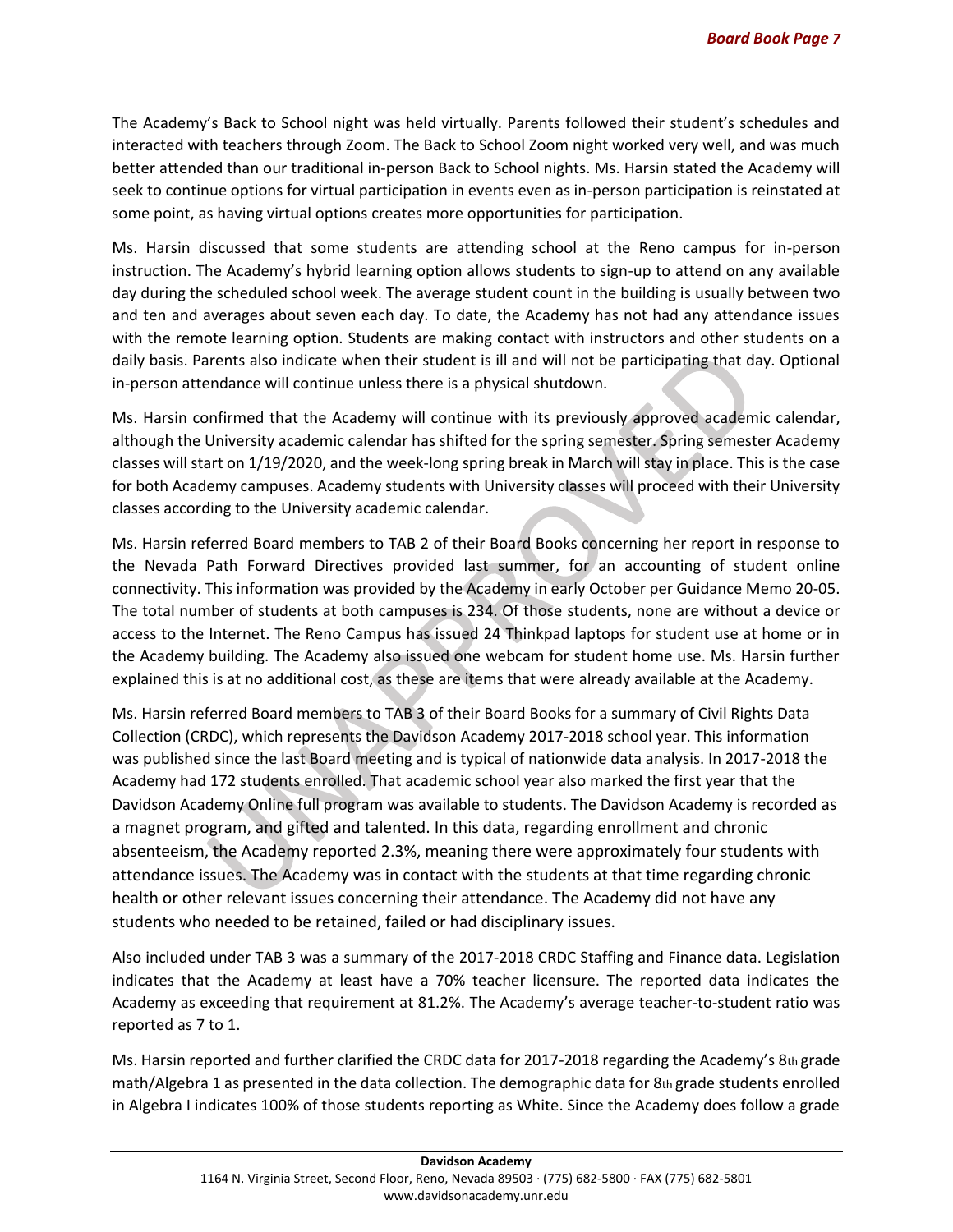level progression based on age, the requirement to report data based on age/grade designation does not accurately reflect the advanced, rigorous nature of the Academy curriculum. Academy students take appropriate math courses based on their academic ability in that subject. Ms. Harsin also stated many Academy students are past Algebra 1 by 8th grade and are accessing a higher level course in Mathematics. Thus, the CDRC data is not generally indicative of most Academy students' math progression. Davidson Academy students do not move forward with grade level progression.

Brian Krolicki commented that the optics of the data as presented are difficult and was concerned about public perception absent Ms. Harsin's explanation. He asked if there was any way to asterisk an explanation within the available data collection currently available to the public. Ms. Harsin said she will look into the possibility of adding information to clarify the presented data.

Lauralyn McCarthy Sandoval asked if the Academy's information is presented with other schools. She reiterated Mr. Krolicki's concern about public perception and is there a way to solve that problem. Ms. Harsin stated she is not aware of a current solution, but will follow-up to request an option to provide more information on the Academy's behalf.

Ms. Harsin referred Board members to TAB 4, for discussion of the Academy's updated School Profile Letter, which is representative of both campuses. The document includes results of consultations with the National Association of College Admissions Counselors (NACAC), geared towards what universities are looking for from applicants. The letter also includes direct communication about the Academy's COVID-19 response. The School Profile reports 238 students currently enrolled between the Online and Reno campuses, how many students of color, financial aid, states represented, student-to-teacher ratio and number of enrolled seniors. Ms. Harsin noted that this year is our largest graduating class, with 40 seniors set to graduate in the spring of 2021 and also the Academy's largest number of National Merit semi-finalists.

## 2. Director of Online Learning

#### a. General Program Updates

Director of Online Learning, Dr. Stacy Hawthorne, began her report and referred Board Members to TAB 5 of their Board Books to discuss the 2021-22 application review process, which is now open. When this data was printed two weeks ago the Academy had received 65 applications, but as of today's Board meeting 99 applications have been submitted for Davidson Academy Online. Of these, 72 applications are in progress and 27 applications are fully completed. Last year, in November 2019, the Online campus had reported 15 applications, thus the Online campus is showing significant growth again this year.

Dr. Hawthorne shared that 11 prospective students will be assessing Thursday and Friday, and a total of 44 students have already assessed for 2021 admission. Of those applicants, five have been accepted. Decisions are pending and further acceptance decisions will be going out next week. Dr. Hawthorne recognized that some of this growth is a response to COVID-19, but also complimented that this is a testament to the quality and good work of our Reno campus and online programs.

Dr. Hawthorne confirmed that Online campus open houses are continuing as they have in the past online with parent/student panels where current Academy students talk about their experiences as members of the Davidson Academy Online community, as well as presentations by Dr. Hawthorne and other Online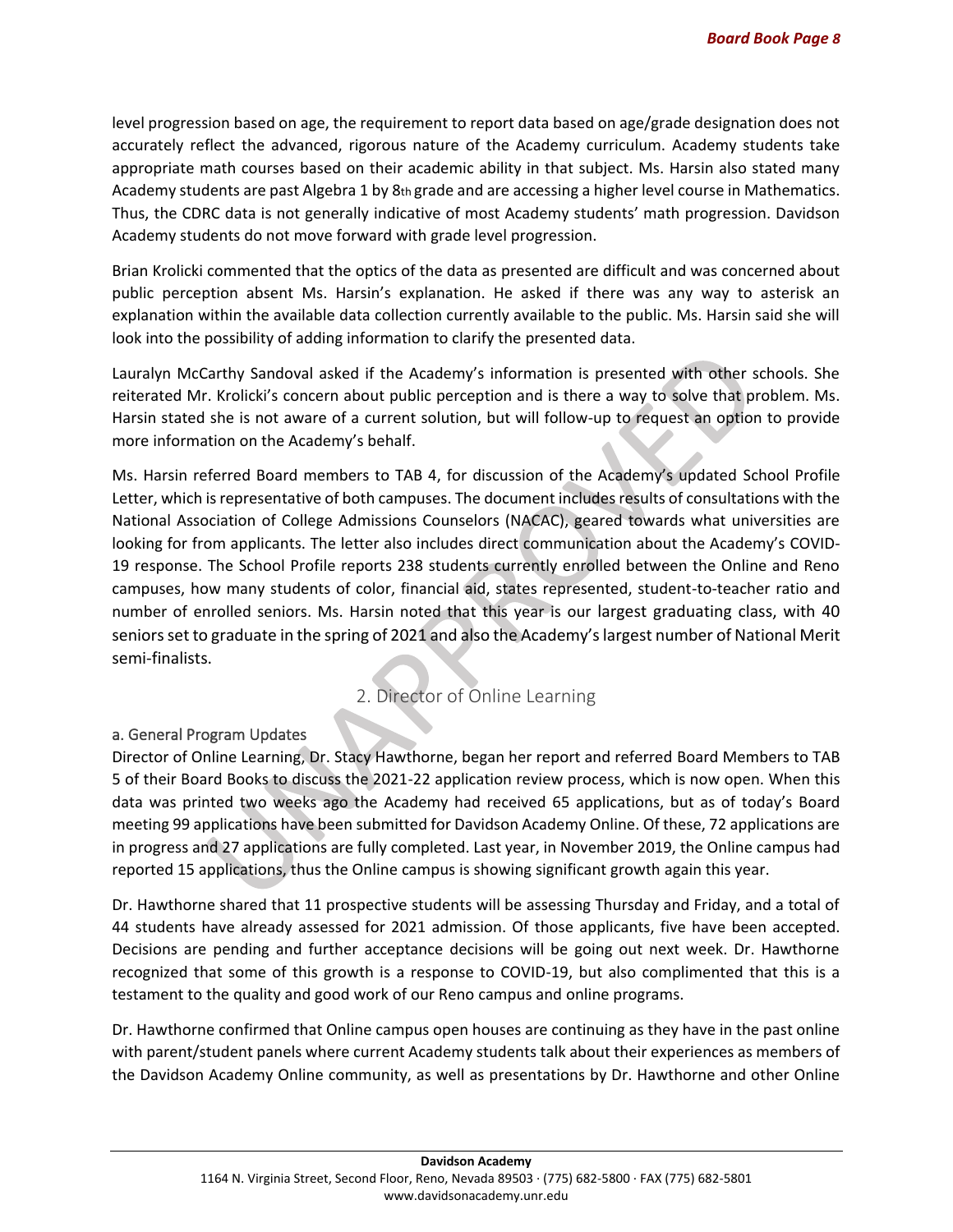staff. Shared perspectives by current students is helpful so families and applicants know what to expect when applying, which keeps the process honest and authentic.

Dr. Hawthorne discussed new spring electives: Women's Studies, Psychology, Organic and Bio-Chemistry, Chinese Martial Arts Film and Peer Mediation. The Davidson Academy Online electives are semester long, and are developed by current Online staff.

Dr. Hawthorne also shared student and family stories included in TAB 5 of the Board Books. These student stories come to her via email, which Dr. Hawthorne shares with Online staff. These are uplifting emails from students and parents about how the Davidson Online staff has impacted them in a positive and meaningful way.

Dr. Hawthorne discussed how the Online staff are continuing to build community with their currently enrolled 79 online students. The staff have brought in guest speakers, and Reno campus students are also invited to attend and enjoy the speakers. Speakers so far this year have included: NASA engineer Manuel Retana who was invited to speak with the Spanish classes, and Dr. Robert Leonard, a Forensic Linguistics Investigator who shared forensic files and clues with our students. Both speakers were highly impressed with Academy students.

Another guest speaker was Zoe Griffiths of Think Maths who presented to Academy students from both campuses live from England, sharing "Math Adventures in the Fourth Dimension."

Dr. Hawthorne mentioned that the first virtual dance of the school year (and the second ever) will be held next Friday. The students chose 'Winter Formal' as their theme. The Online campus Student Council is posting events weekly and has held game and movie nights already this year. Dr. Hawthorne added that the parents appreciate that their students have these opportunities to enjoy themselves and feel connected.

Dr. Hawthorne concluded her report by referring Board Members to TAB 5, announcing that for the 3rd consecutive year all Davidson Academy Online courses are approved by the University of California system for A-G credit

#### 3. Media and Outreach

Dr. Hawthorne provided the Board with a report of the Academy's recent media and outreach efforts summarized under TAB 7 of the Board Books. The summary highlighted places the Academy has been listed in the media or mentioned on notable websites. Due to outreach, Dr. Hawthorne was asked to present this week to a panel of parents and students at a gifted school in Austin, TX. Dr. Hawthorne commented that the Academy has had success reaching out to K-8 schools for gifted students, who have no affiliation with a high school. The Davidson Academy has already received several applications for next school year due to this successful outreach.

Dr. Hawthorne added that there has been a lot of work on the Academy's main website search engine optimization (SEO), and a new website will be launching next year. The Website Metrics show traffic has increased by 107% over last year with an increase in demand for both campuses. A large portion of that increase was due to organic searches for "online gifted school and/or gifted school" in which 50% of people looking online are finding the Academy on their own. Over half of the website traffic is coming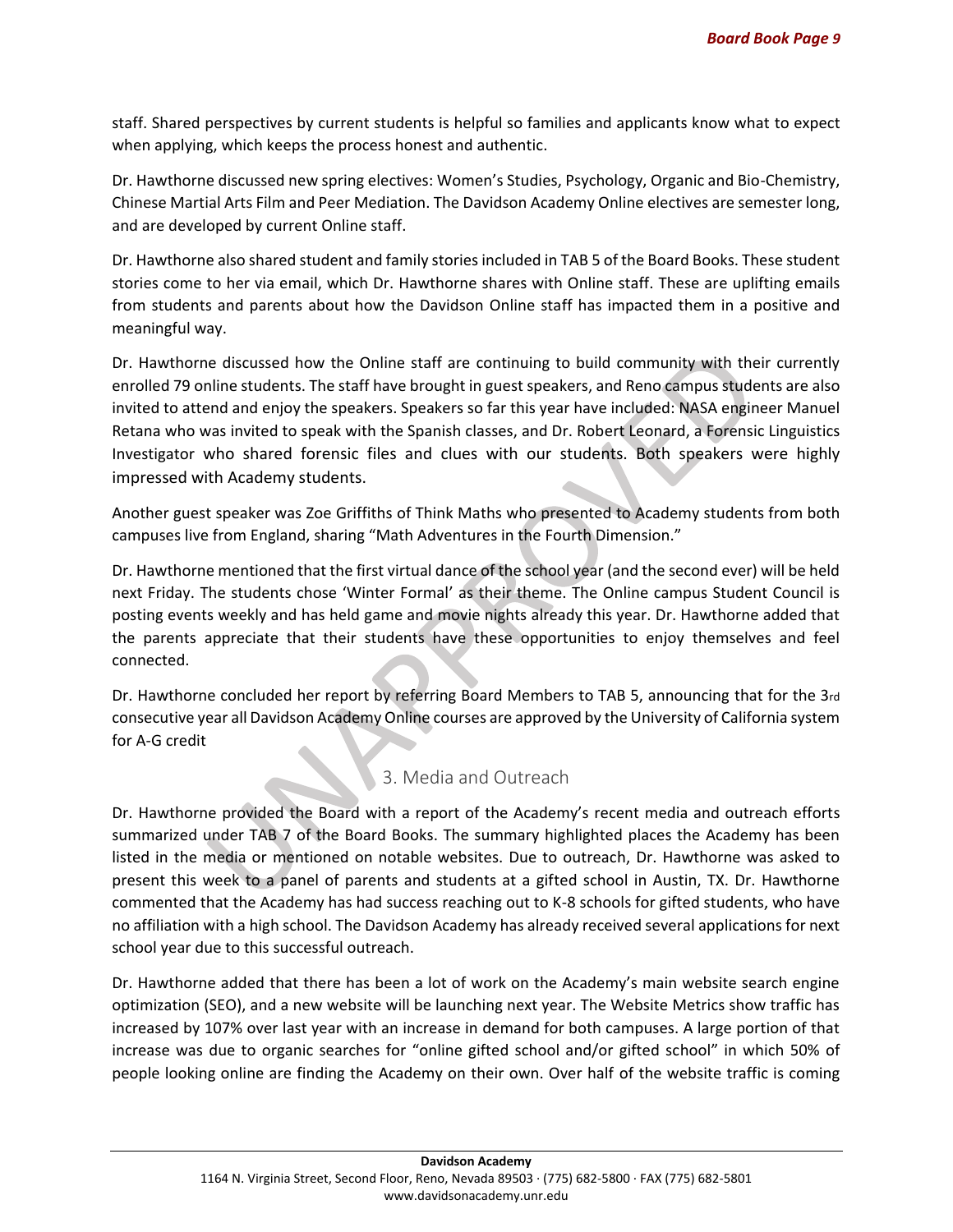from the state of Nevada (Reno and Las Vegas), and there is increased traffic coming from New York and Los Angeles.

Dr. Hawthorne pointed out that the Davidson Academy has moved up in search rankings, from 4th and 5th, to now 3rd in ranking for "online classes for gifted children" and "academy for gifted students." The Davidson Academy is still rated #1 search return for "online gifted high schools." Dr. Hawthorne noted we are moving in the right direction, and will continue our ongoing outreach, newsletters, and open houses.

## **G. General Business**

Mr. Herron referred Board Members to TAB 7 of their Board Books which included, a draft Resolution regarding Employee Timekeeping and Allocations. This action item was in response to a suggestion stemming from the Audit Report and the related AU260letter presented at the September 21, 2020, Governing Board meeting. The auditors found a potential deficiency relating to how the Academy collects employee time for payroll and budget purposes, specifically employees whose time allocations may change between pay periods. Due to the Academy's timekeeping change this year from paper-based to electronic time collection, it did not have a formalized mechanism to report time allocation variations. The Academy has new forms for the employees to allow for reporting of this information. The auditors asked that the Academy adopt aboard policy regarding this issue and the proposed resolution does that.

Mr. Herron asked for a motion to adopt the resolution as presented. The motion was made, seconded, and after some discussion carried unanimously.

Mr. Herron then presented for discussion proposed Board meeting dates for the 2021: February 16, public hearing for Budget May 10, May 24, Sept 20, and November 8, 2021.

# **H. Public Comment**

Mr. Herron reminded everyone that the rules for public comment have not changed. There were no comments from the public

#### **I. Adjournment**

There being no further business to come before the Board in public meeting, Mr. Herron asked for a motion to adjourn. Motion was made, seconded and carried unanimously. The meeting adjourned at 2:53 p.m.

Holly Lorge

*Respectfully submitted by Holly Lorge', Clerk of the Board*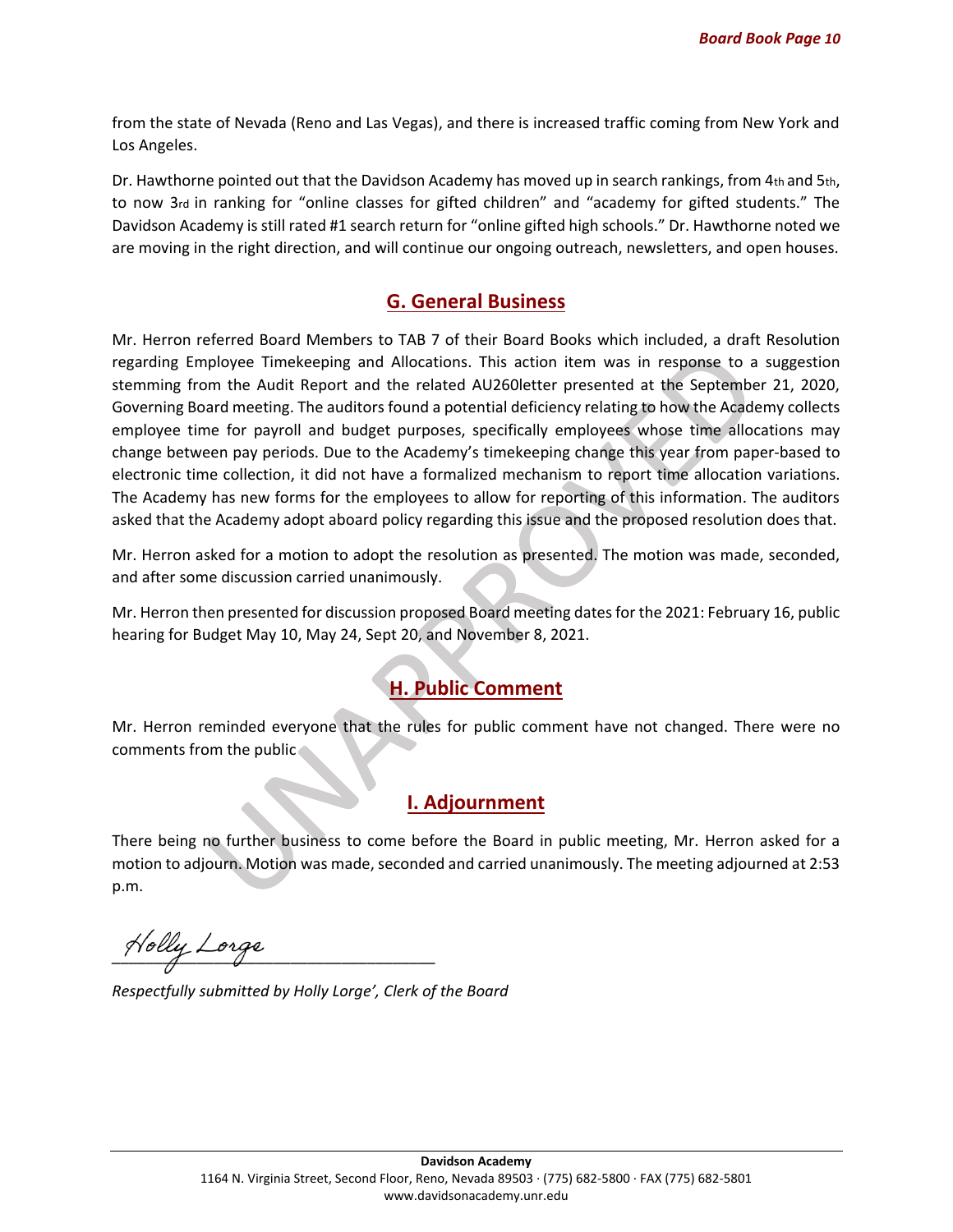## <span id="page-10-0"></span>**Application & Assessment**

As of 2/9/2021, we have 115 applications "In Progress" for the Reno Campus, with a final deadline of March 31<sup>st</sup>. Sixteen applicants have been assessed. Of those, seven have been accepted, including five local students, one from southern Nevada, and one from Washington.

Our February assessment was completed 2/11-2/12, and included twelve applicants. The February assessment results are pending. Seventeen applications are complete and under consideration for March assessment dates.

## **In-Person Attendance**

In the ten weeks since the previous Governing Board meeting, an average of seven students have indicated interest in attending the Academy in-person. The range of students in that timeframe has been 2–13 completing the weekly sign-up form, with the fewest number of students signing up for the last days of the fall semester. There has been an increase in in-person attendance since the beginning of the spring semester.

## **Reports in Progress**

- Mid-Year Parent Survey (surveys due 2/15/21)
- Nevada Department of Education Dual Credit Data Request (due 2/19/21)
- NRS 388C.120(5) Report (due 3/1/21)
- Application to Operate and Alternative Schedule (due 5/1/21)

# **Accreditation**

The Academy is scheduled to host our Accreditation Engagement Review during the 2023-2024 school year. Our review will be in accordance with the new Cognia Standards and Protocol to be released in 2021- 2022. Susie Eisa, Senior Director for Accreditation Services, has advised us that the Cognia Global Commission was to review and take action on the Standards and Protocol on January 27, 2021. We have requested an update on these proceedings and a timeline for their release so that we may plan and budget accordingly for upcoming professional development opportunities. As of 2/10/21, we have been informed that Cognia is working on completing some of the elements and will be in touch as soon as the final materials are available.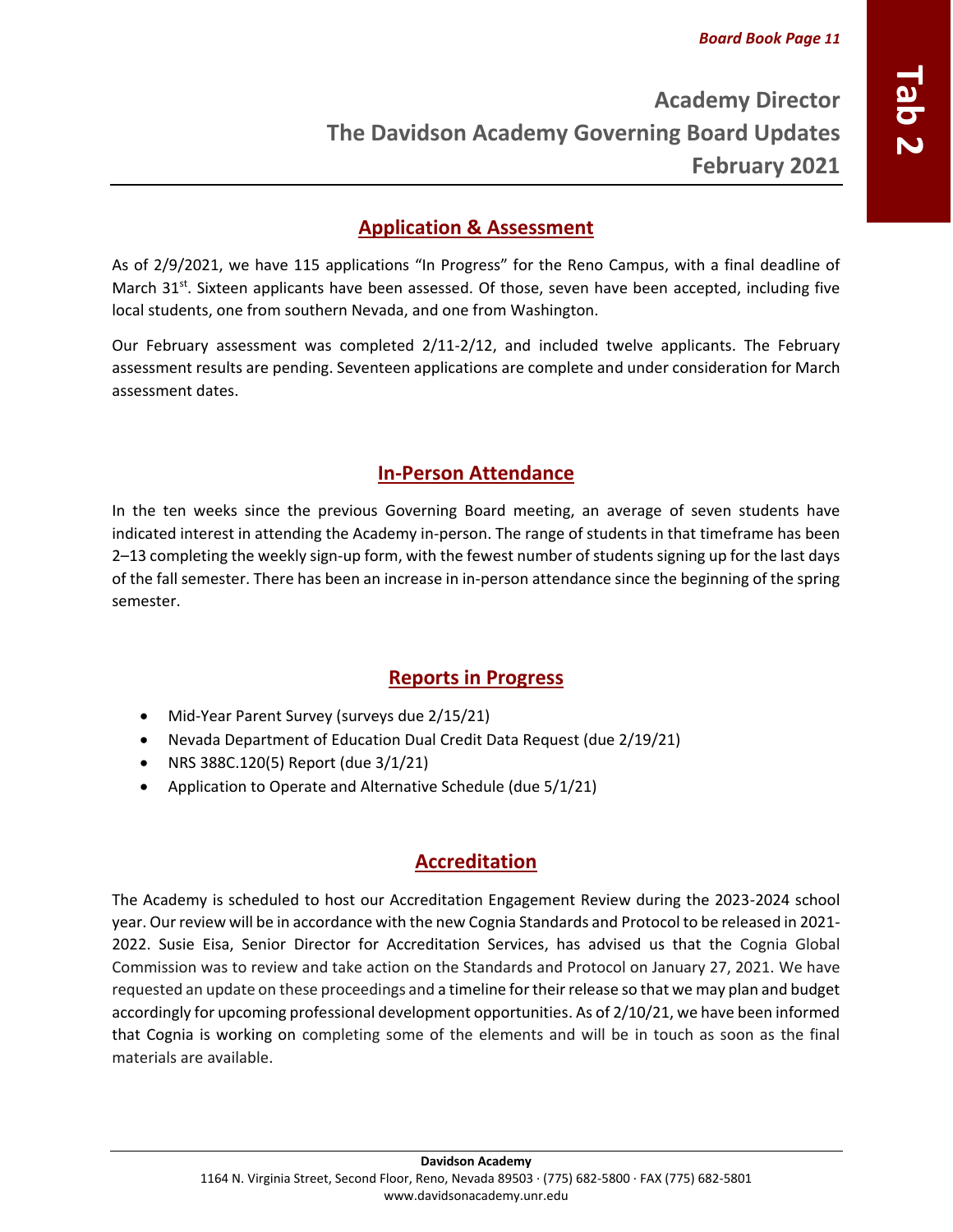## **Scholastic Art Awards**

Students in grades 7-12 (age 13 and up) submitted their art to be judged by a panel of local artists and art professionals. Artworks are eligible for the highest award of Gold Key, a Silver Key, or an Honorable Mention based on originality, technical skill, and an emergence of a personal vision. Along with going on to compete in the national competition, select works are shown in a joint exhibition presented by the Nevada Museum of Art and The Lilley Museum of Art, the School of the Arts, and the College of Liberal Arts at the University of Nevada, Reno.

**Exhibition:** February 5, 2021 - March 5, 2021; Wayne L. Prim Theater Lobby Floor 1

Gold Key Works on view at Sheppard Contemporary/Church Fine Arts building, University of Nevada, Reno. Parking is available at the Brian J. Whalen Parking Complex, bottom floor.

| <b>Award Recipient</b> | Award                           | <b>Work Title</b>                  | <b>Work Category</b>      |
|------------------------|---------------------------------|------------------------------------|---------------------------|
| <b>Annabelle Choi</b>  | Gold Key                        | <b>Narcissus</b>                   | Film & Animation          |
| <b>Annabelle Choi</b>  | Gold Key                        | Upcycle Fish                       | Sculpture                 |
| <b>Annabelle Choi</b>  | Gold Key                        | <b>Biophilic Rooftop Workspace</b> | Architecture & Industrial |
|                        | <b>American Visions Nominee</b> |                                    |                           |
| <b>Annabelle Choi</b>  | <b>Honorable Mention</b>        | We've Got Time                     | Drawing & Illustration    |
| <b>Annabelle Choi</b>  | <b>Honorable Mention</b>        | Courage                            | Painting                  |
| <b>Annabelle Choi</b>  | Silver Key                      | Godzilla                           | Film & Animation          |
| <b>Ryan Moore</b>      | Gold Key                        | Saint Sebastian                    | Drawing & Illustration    |
| <b>Ryan Moore</b>      | <b>Honorable Mention</b>        | The Allegory of the Cave           | Mixed Media               |
| <b>Maya Park-Weber</b> | Gold Key                        | Waiting                            | Digital Art               |
| <b>Darsh Patel</b>     | <b>Honorable Mention</b>        | Devil's Bridge, Sedona             | Photography               |
| <b>Darsh Patel</b>     | <b>Honorable Mention</b>        | <b>Forward March</b>               | Photography               |
| <b>Darsh Patel</b>     | <b>Honorable Mention</b>        | Machine Shop, Berlin Mill          | Photography               |
| <b>Darsh Patel</b>     | Silver Key                      | We Shall Rise                      | Painting                  |
| <b>Darsh Patel</b>     | Silver Key                      | Old Berlin Mill                    | Photography               |
| Priyanka Senthil       | <b>Honorable Mention</b>        | Depersonalization                  | Painting                  |
| <b>Ruby Song</b>       | Silver Key                      | A Morning Stroll                   | Painting                  |
| <b>Gracie Verano</b>   | Silver Key                      | Skelebird                          | Digital Art               |
| <b>Gracie Verano</b>   | Silver Key                      | Studying in the Library            | Digital Art               |
| <b>Wendy Thompson</b>  | <b>Honorable Mention</b>        | <b>Forest Spirits</b>              | Drawing & Illustration    |
| <b>Wendy Thompson</b>  | <b>Honorable Mention</b>        | <b>Star Girl</b>                   | Drawing & Illustration    |
| <b>Wendy Thompson</b>  | <b>Honorable Mention</b>        | Erin                               | Drawing & Illustration    |
| <b>Wendy Thompson</b>  | <b>Honorable Mention</b>        | Japanese Palace                    | Painting                  |
| <b>Wendy Thompson</b>  | Silver Key                      | <b>Self Potrait</b>                | Drawing & Illustration    |

American Visions Nominated Works on view at Nevada Museum of Art/Donald W. Reynolds Grand Hall.

Annabelle Choi's Gold Key and American Visions Nominee piece is also featured on the Nevada Museum of Art website, *[Image 2.](https://www.nevadaart.org/art/exhibitions/scholastic-art-awards-2021/)*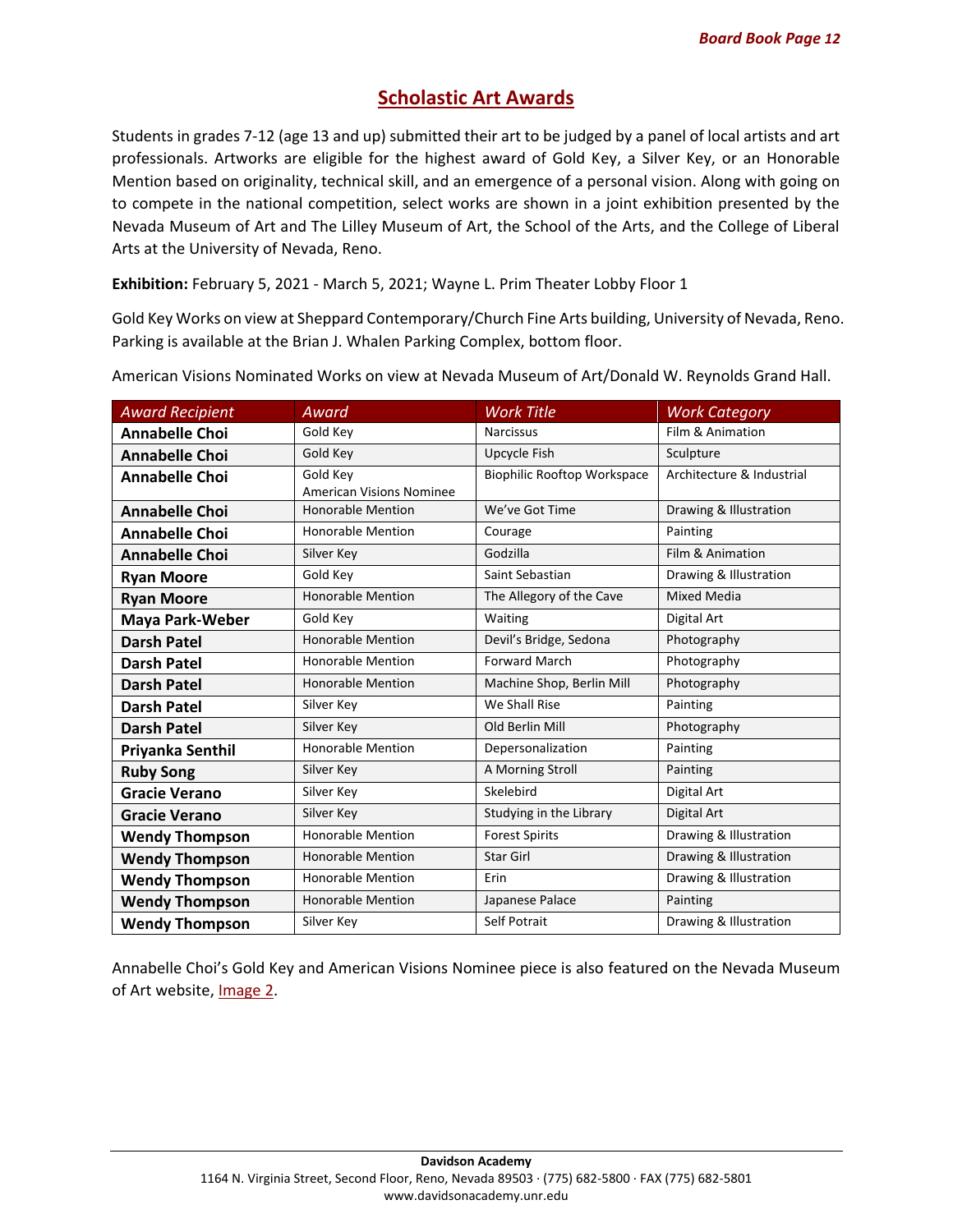## **College Board National Recognition Program (CBRP) Scholars**

Students scoring in the top 2.5% of PSAT/NMSQT test takers who identify as one of more of the following: African American, Hispanic American or Latinx, Indigenous, or attend in a rural area or are from a small town were invited to apply for the CBRP. Two Davidson Academy students have been identified as CBRP Scholars for 2021:

- Ikenna Okpukpara National African American Recognition Program
- Asher Hansen National Hispanic Recognition Program

Participation in the CBRP enables students to highlight their outstanding educational achievements to top colleges and universities. Please see<http://www.psat.org/recognition> for more information.

## **2021 National Merit Scholarship Program Finalists**

Congratulations to the 2021 National Merit Scholarship Program Finalists! The following twenty-four Davidson Academy seniors are recognized as Finalists, and therefore eligible for a variety of related scholarship and recognition opportunities.

| Rex Burnham      |  |  |  |
|------------------|--|--|--|
| Derek Chien      |  |  |  |
| Meghana Dodda    |  |  |  |
| Caitlin Hamilton |  |  |  |
| Asher Hansen     |  |  |  |
| Ellie Huh        |  |  |  |
|                  |  |  |  |

Megan Li Michelle Liu Luke Mauer Cliona McEnery Reagan Moore Ryan Moore

Luke Noonen Ikenna Okpukpara Aayan Patel Alex Peng Jason Scharoun Wendy Thompson Paul Thornton Zoya Vincent Cecilia Wade Jessica Wei Zane Williams Amanda Zhu

# **2021 U.S. Presidential Scholars**

The U.S. Presidential Scholars Program was established in 1964, by executive order of the President, to recognize and honor some of our nation's most distinguished graduating high school seniors. In 1979, the program was extended to recognize students who demonstrate exceptional talent in the visual, creative and performing arts. In 2015, the program was again extended to recognize students who demonstrate ability and accomplishment in career and technical education fields. Each year, up to 161 students are named as Presidential Scholars, one of the nation's highest honors for high school students (quoted from [website\)](https://www2.ed.gov/programs/psp/index.html).

#### Candidates for the U.S. Presidential Scholars Program from Davidson Academy

Alyssa Brown Rex Burnham Derek Chien Meghana Dodda Erika Filter Caitlin Hamilton

Asher Hansen Ellie Huh Michelle Liu Luke Noonen Reaghan Moore

Aayan Patel Jason Scharoun Priyanka Senthil Wendy Thompson Paul Thornton

Zoya Vincent Cecilia Wade Jessica Wei Zane Williams Amanda Zhu

Two of the 21 are from the Online campus. Davidson Academy candidates are listed in the Nevada section of the U.S. Presidential Scholars (pp. 71-73) [Awards PDF,](https://www2.ed.gov/programs/psp/2021/candidates.pdf) as well as the Pennsylvania section (p. 97).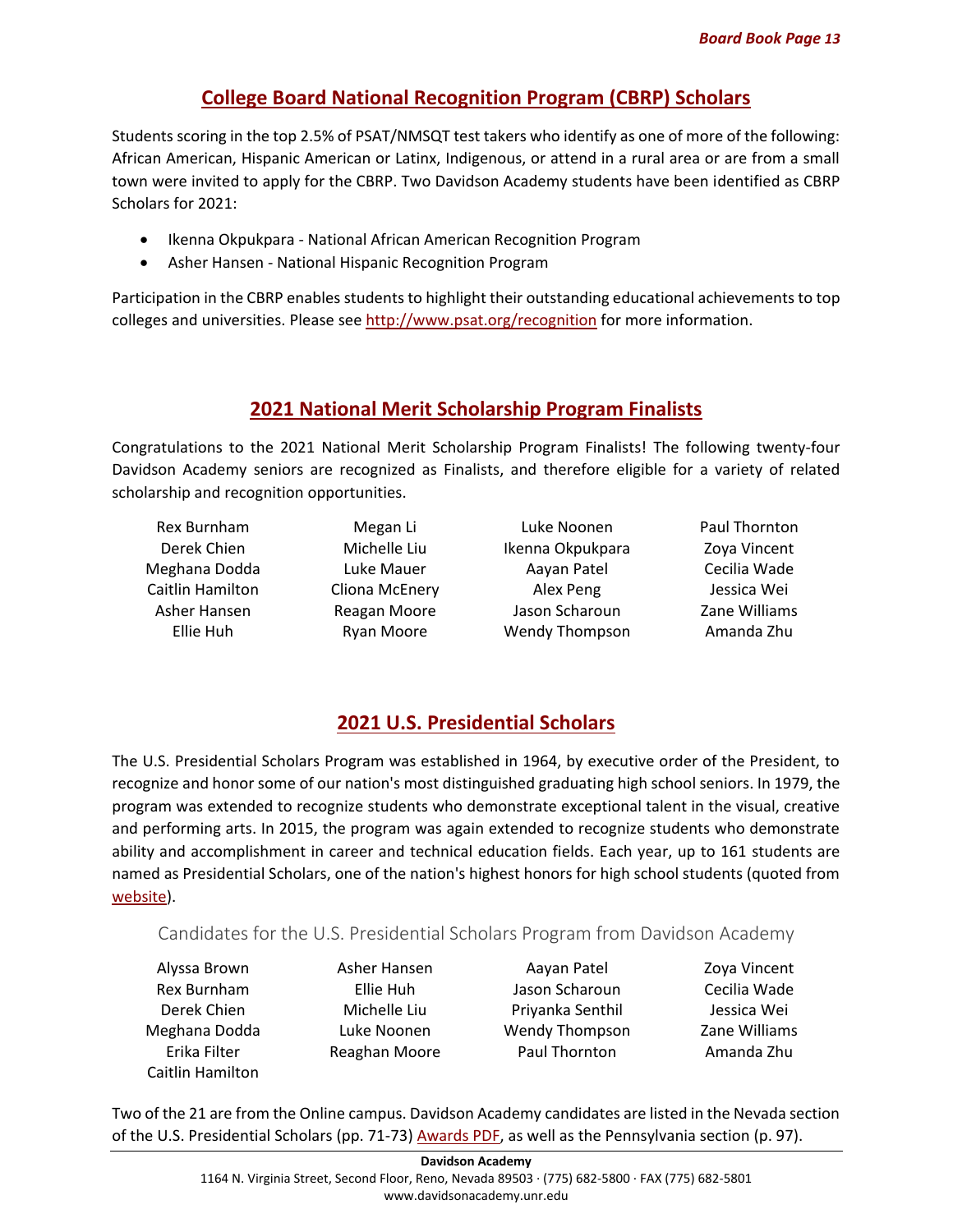# **Class of 2021 College Application Process (as of 2/8/21)**

#### **Students:** 39

**Number of Applications:** 494 (Early and Regular)

#### **Number of Colleges:** 143

**Acceptances:** 85 (to 56 different Colleges, see below)

**Deferrals:** 26

#### **Denials:** 13

| Aberystwyth University                        |  |  |  |  |
|-----------------------------------------------|--|--|--|--|
| Arizona State University (Main Campus)        |  |  |  |  |
| <b>Baylor University</b>                      |  |  |  |  |
| California Institute of Technology            |  |  |  |  |
| Case Western Reserve University               |  |  |  |  |
| Colorado School of Mines                      |  |  |  |  |
| DePaul University                             |  |  |  |  |
| <b>Fordham University</b>                     |  |  |  |  |
| Georgetown University                         |  |  |  |  |
| Georgia Institute of Technology (Main Campus) |  |  |  |  |
| <b>Harvard University</b>                     |  |  |  |  |
| Hillsdale College                             |  |  |  |  |
| Indiana University (Bloomington)              |  |  |  |  |
| Loyola Marymount University                   |  |  |  |  |
| <b>Macalester College</b>                     |  |  |  |  |
| <b>McGill University</b>                      |  |  |  |  |
| Michigan State University                     |  |  |  |  |
| Montana State University                      |  |  |  |  |
| Northern Arizona University                   |  |  |  |  |
| Oregon Institute of Technology                |  |  |  |  |
| Pennsylvania State University (Main Campus)   |  |  |  |  |
| <b>Purdue University (Main Campus)</b>        |  |  |  |  |
| <b>Reed College</b>                           |  |  |  |  |
| Saint Louis University                        |  |  |  |  |
| Sarah Lawrence College                        |  |  |  |  |
| Soka University of America                    |  |  |  |  |
| <b>Stony Brook University</b>                 |  |  |  |  |
| <b>Temple University</b>                      |  |  |  |  |
| Texas A&M University                          |  |  |  |  |

The Ohio State University (Main Campus) The University of Alabama The University of Manchester The University of Texas at Austin The University of Texas at Dallas Trinity College Dublin **Union College** University College Dublin University of Alabama at Birmingham University of Chicago University of Colorado Boulder University of Idaho University of Maryland (College Park) University of Michigan University of Nevada (Reno) University of New Mexico (Main Campus) University of North Carolina at Chapel Hill University of Oklahoma University of Oregon University of Pittsburgh (Main Campus) University of Portland University of Rochester University of St Andrews University of Utah University of Virginia (Main Campus) Virginia Commonwealth University Willamette University Yale University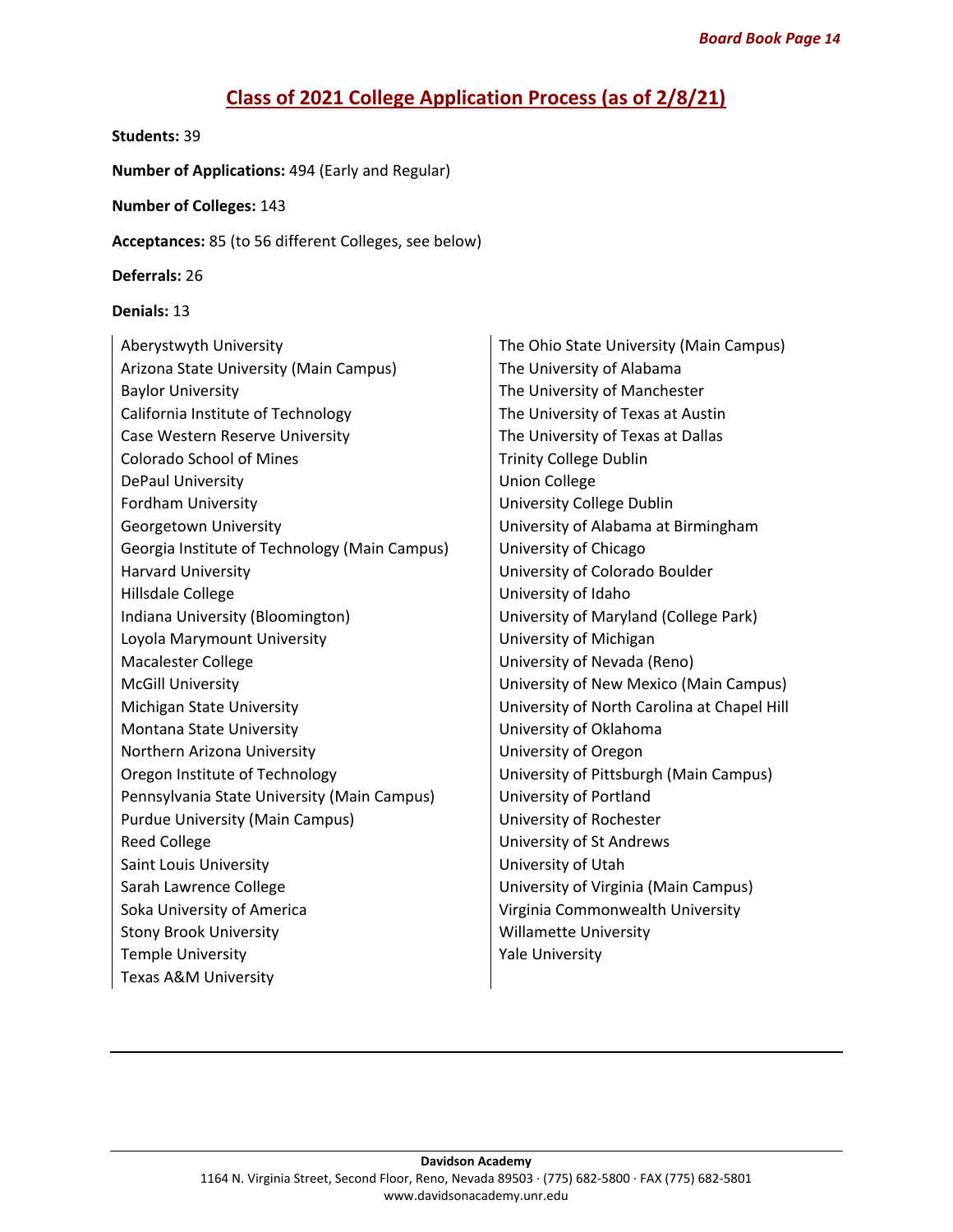# <span id="page-14-0"></span>**Applications Update**

Our applications up again for the fourth consecutive year. The graph below shows the application total count through the end of February for each year since 2017. While the chart below shows 199, we have a total of 289 applications when the Extended Application from summer 2020 numbers are included.



# **Assessment Update**

The Online campus has completed eight assessment cycles. A total of 88 students assessed already this year. Nineteen students have been fully accepted and 25 are awaiting decisions. We are running assessments at least every two weeks to keep up with the flow of applications.

# **Professional Growth and Continuous Improvement**

Professional development at Davidson Academy Online starts the moment teachers are employed and continues throughout their tenure. New teachers are enrolled in our DAO Teacher Training course on Blackboard, which is a seven-week, hands-on introduction to our policies, our school culture, and our practices on Blackboard. Throughout the year we offer mini-trainings and workshopsthroughout the year, live session observations with targeted feedback for all instructors, technology trainings, formal course reviews, and collaborative weekly staff meetings.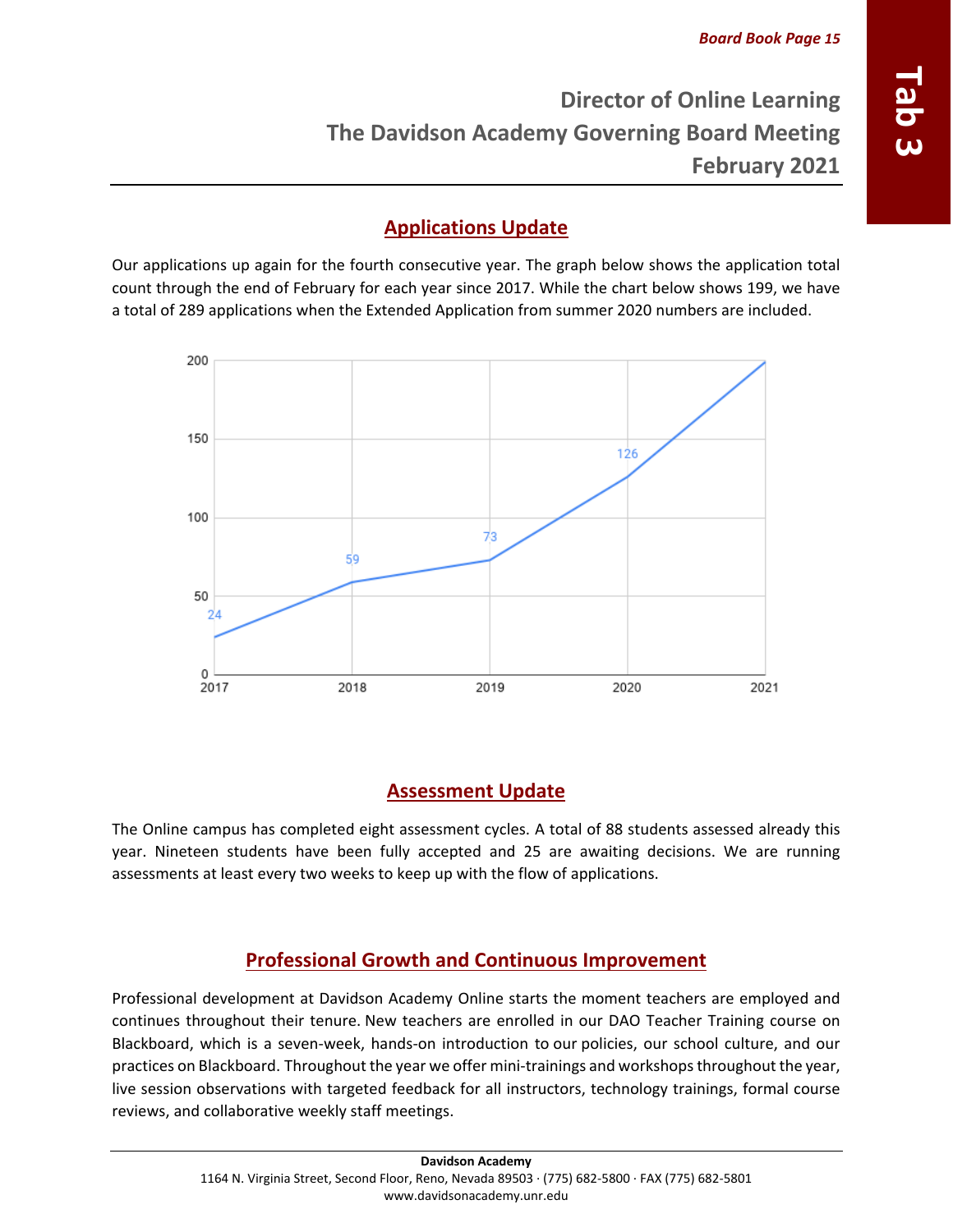It's challenging for a program that is growing as fast as DAO to maintain the quality of their program. Maintaining the quality of our courses is a key focus for us and a primary reason we take a whole school and multidimensional approach to professional development.

Each semester we ask students to complete feedback surveys on each course. The surveys measure student perception on three different domains – course materials in Blackboard, live sessions, and the teacher. Students rate each item on a scale of 0-4 where 0 means strongly disagree and 4 indicates strongly agree to each question. We have been conducting these same surveys since 2018 and each year our average score is higher.

As evidenced from the data below, our composite score in all three categories has steadily risen from fall 2018 to fall 2019 to fall 2020. This is especially impressive data since the entire fall 2020 semester took place during the COVID-19 pandemic, where many schools around the world are struggling to implement online learning in a way that engages students. This data supports the proposition that our professional development program is improving student perceptions, which are linked to student achievement (Crawford et al., 1998; Horak & Galluzzo, 2017; Ramsden & Entwistle, 1981).

Questions included in the course materials category are:

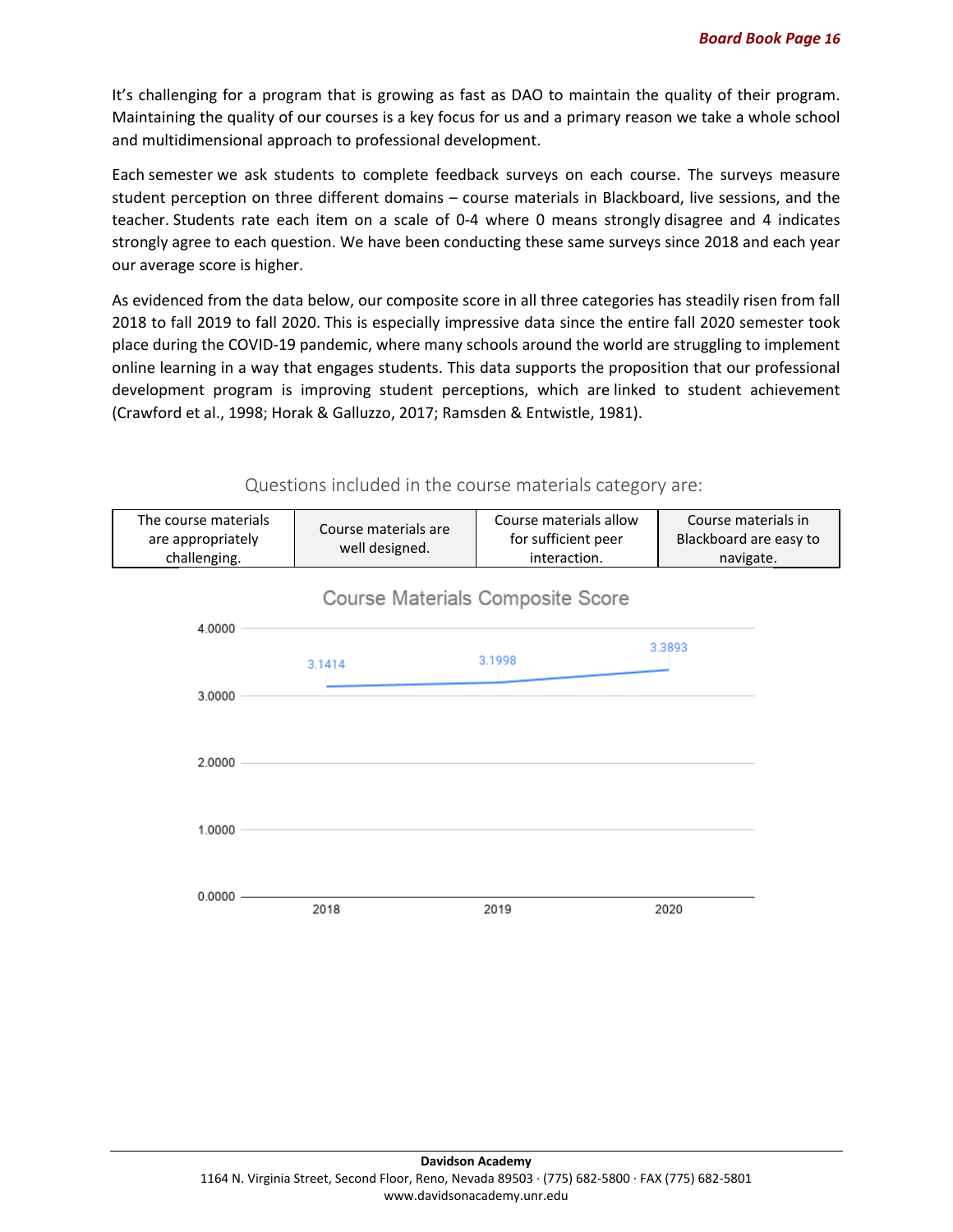

Questions included in the live session (LS) category are:

# Live Session Composite Score



#### Questions included in the teacher category are:

| Teacher is responsive<br>when I have questions. | Teacher provides<br>appropriate feedback in<br>order for me to improve. | Teacher knows and<br>understands the content. | Teacher knows and<br>understand my learning<br>needs. |
|-------------------------------------------------|-------------------------------------------------------------------------|-----------------------------------------------|-------------------------------------------------------|
|-------------------------------------------------|-------------------------------------------------------------------------|-----------------------------------------------|-------------------------------------------------------|



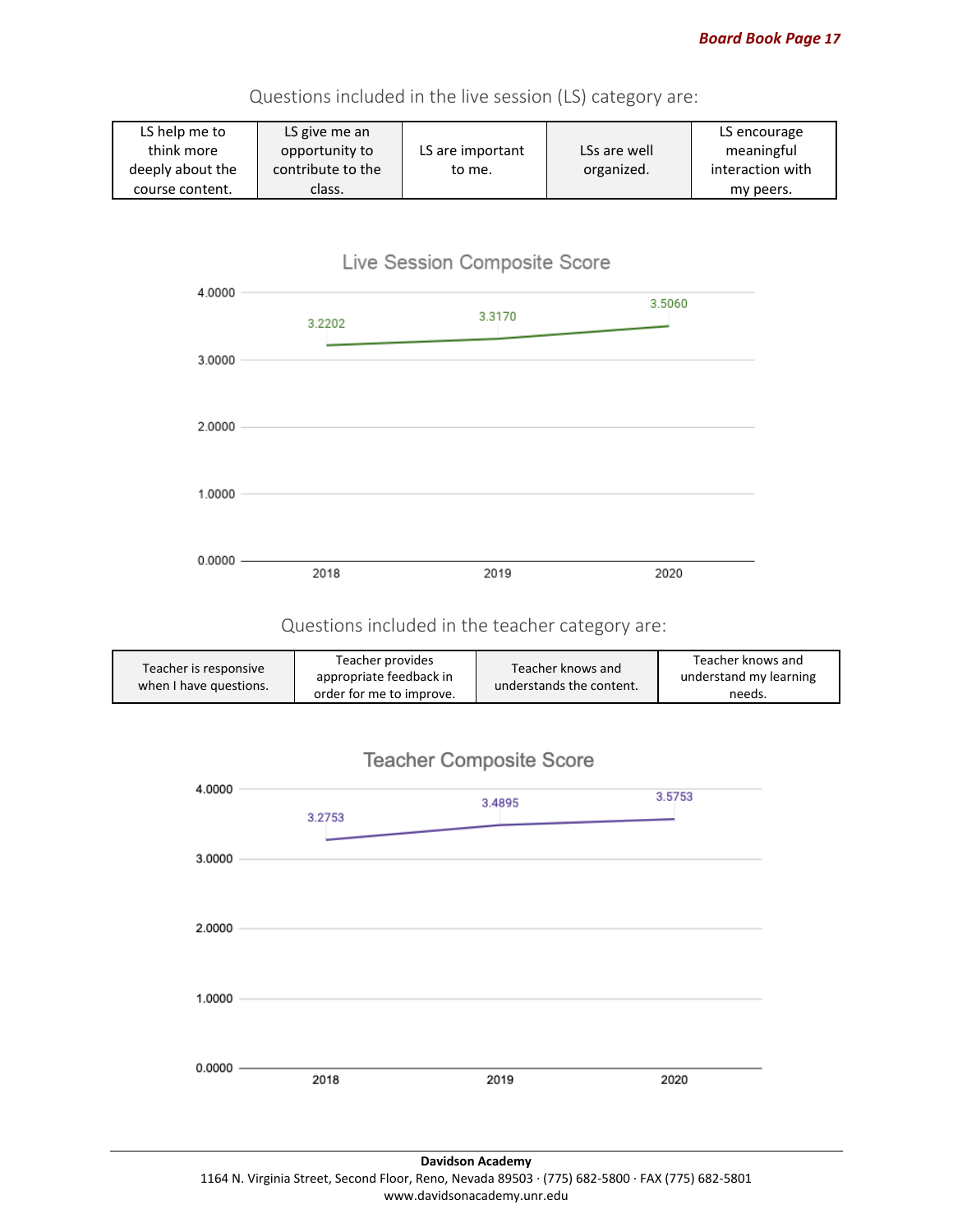## **Accepted Families Night**

During the new student Personalized Learning Plan (PLP) meetings this summer we noticed that many families were learning important details about the Academy's courses, credits, and processes for the first time. This was creating confusion and in some cases frustration for new families. The following concerns came up the most:

- The PLP Many families believed that this meant students could take whatever courses they wanted, when they wanted, and from any educational provider and still receive a Davidson diploma.
- Graduation Requirements For some families coming from a home or other alternative schooling background, that the Academy is a public school with state-mandated graduation requirements was not something they had realized.

Rather than focusing on details and policies during a PLP meeting, counselors and advisors wanted to get to know students and families and to help get them prepared and excited for the new school year. To improve the tone of PLP meetings as well as help answersome of these common questions before a family enrolls, the Leadership Team began offering a regular forum for accepted students and families to connect and have questions answered before their intent to enroll is due.

In these hour-long Zoom meeting, members of the Leadership Team present and answer questions about general topics that are important to consider when enrolling at the Davidson Academy Online. Topics have included graduation requirements, transfer credits, personalized learning plans, the Davidson core curriculum, course placements, workload expectations, student resources, and curricular and extracurricular activities. The first Accepted Families Night was held on Thursday, December 17, 2020. We are planning the second Accepted Families Night for Tuesday, February 23, 2021.

## **Davidson Academy Online Student Success**

Lucia M. has progressed to the national level of Cyberstart America Competition. A free national program for high school students to master cybersecurity as a gateway to the industry, up their digital skills, and compete for college scholarships!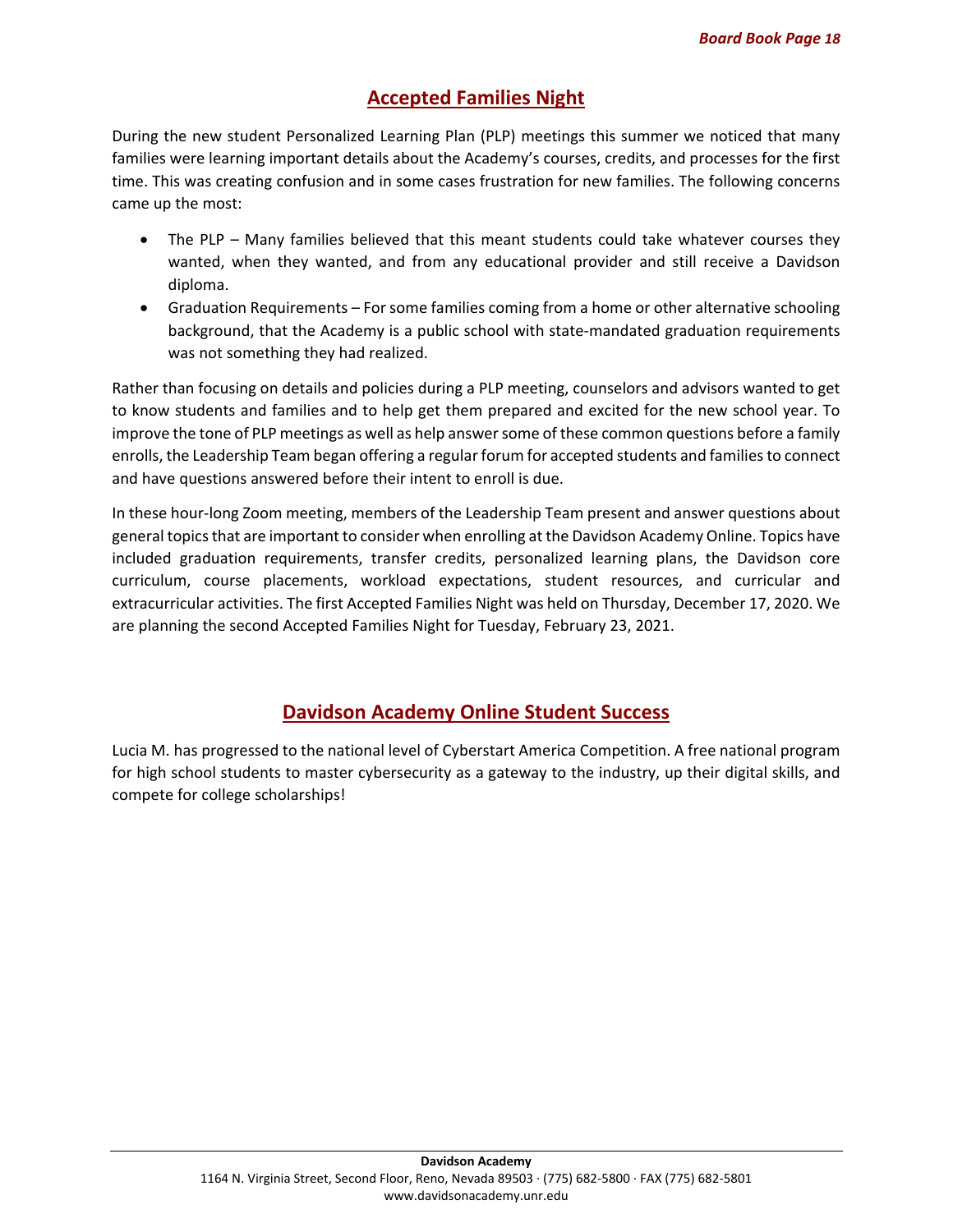## Scholastic Art & Writing Awards

Students in grades 7-12 (age 13 and up) submitted their art to be judged by a panel of local artists and art professionals across the nation. Artworks are eligible for the highest award of Gold Key, a Silver Key, or an Honorable Mention based on originality, technical skill, and an emergence of a personal vision.

| <b>Award Recipient</b>  | Award                    | <b>Work Title</b>                                                          | <b>Work Category</b>      |
|-------------------------|--------------------------|----------------------------------------------------------------------------|---------------------------|
| <b>Beatrice Alba</b>    | Gold Key                 | Reassessing Marxism for<br><b>Marginalized Groups</b>                      | <b>Critical Essay</b>     |
| <b>Beatrice Alba</b>    | Gold Key                 | <b>Tower of Babel</b>                                                      | Poetry                    |
| Sequoia Ding            | <b>Honorable Mention</b> | "Cinderella" Stories as<br>Justification for Patriarchal<br>Societies      | <b>Critical Essay</b>     |
| <b>Sequoia Ding</b>     | Silver Key               | Paradoxes and Activism in "The<br>Sound of Silence"                        | <b>Critical Essay</b>     |
| <b>Sequoia Ding</b>     | Gold Key                 | Who's There? (Shown below)                                                 | Photography               |
| <b>Elizabeth Keller</b> | Silver Key               | From the Stars to the Earth:<br>Why Space Exploration Remains<br>Important | <b>Critical Essay</b>     |
| <b>Elizabeth Keller</b> | <b>Honorable Mention</b> | <b>Directions</b>                                                          | Poetry                    |
| <b>Elizabeth Keller</b> | <b>Honorable Mention</b> | <b>Worms Philosophy</b>                                                    | Poetry                    |
| <b>Elizabeth Keller</b> | <b>Honorable Mention</b> | <b>Hollows</b>                                                             | Short Story               |
| Lucia Moscola           | Gold Key                 | Where Have All the Flowers<br>Gone? They've Gone to Symbols<br>Every One   | <b>Critical Essay</b>     |
| <b>Rowan Muir</b>       | <b>Honorable Mention</b> | <b>Stick and Stream</b>                                                    | Photography               |
| <b>Rowan Muir</b>       | <b>Honorable Mention</b> | <b>Swirling Symbol</b>                                                     | Photography               |
| Chili Pramoda           | Gold Kev                 | I Wonder: The Girl Next Door<br>and You, Yourself, and You Only            | Poetry                    |
| Chili Pramoda           | Gold Key                 | Poker, Mask of the World, Lex<br><b>Talionis</b>                           | Poetry                    |
| <b>Peter Tarson</b>     | Silver Key               | Two Poems from The Deity<br>Cycle                                          | Poetry                    |
| <b>Peter Tarson</b>     | <b>Honorable Mention</b> | The Stellar Plague                                                         | Science Fiction & Fantasy |
| <b>Caroline Stanton</b> | Silver Key               | Common Core's Rousseau<br>Reform                                           | <b>Critical Essay</b>     |

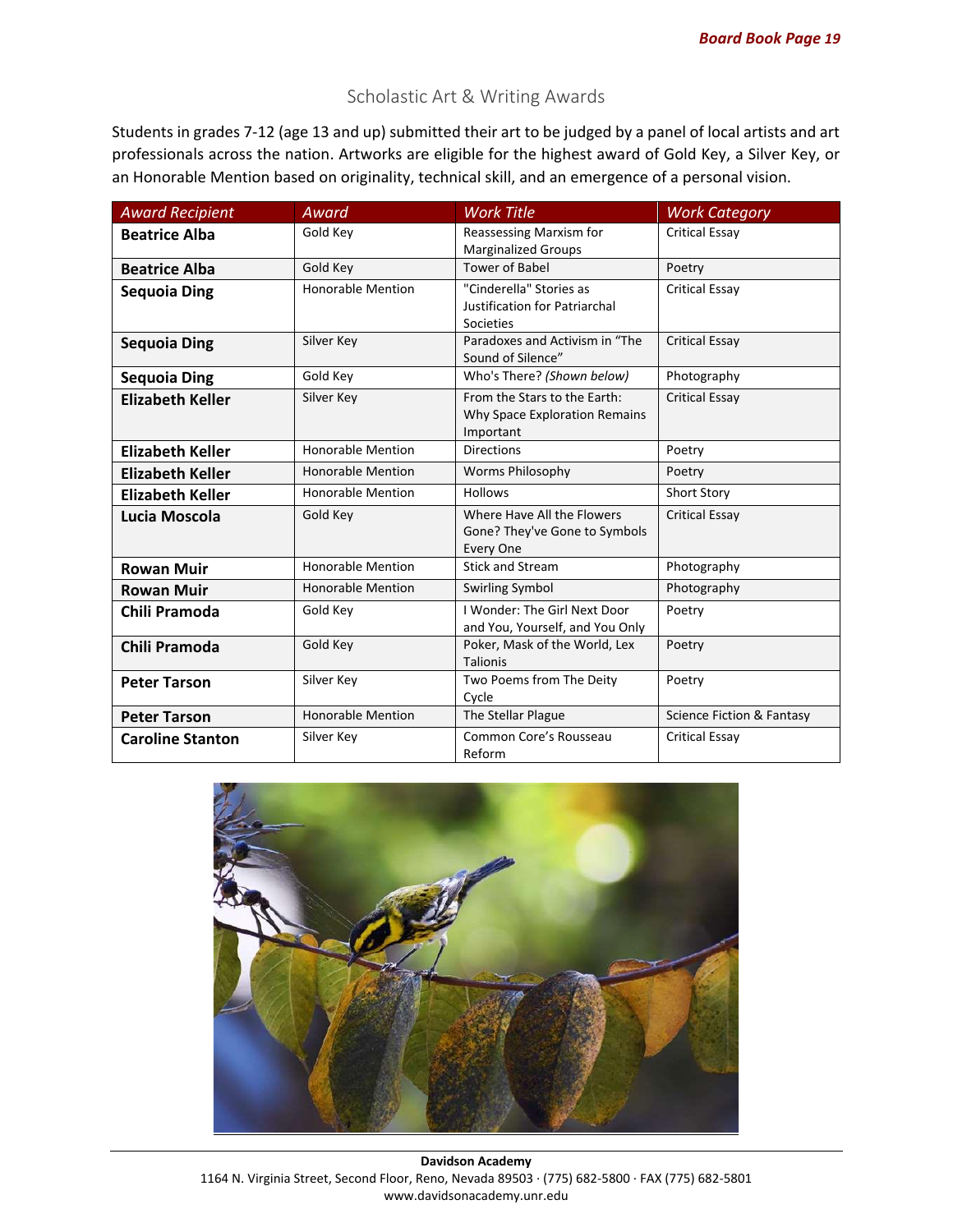## **References:**

Crawford, K., Gordon, S., Nichols, J., & Prosser, M. (1998). Qualitatively different experiences of learning mathematics at university. Learning and Instruction, 8(5), 393-346.

Horak, A. K., & Galluzzo, G. R. (2017). Gifted middle school students' achievement and perceptions of science classroom quality during problem-based learning. Journal of Advanced Academics, 28(1), 28- 50. <https://doi-org.libproxy.boisestate.edu/10.1177/1932202X16683424>

Ramsden, P., & Entwistle, N. J. (1981). Effects of academic departments on students' approaches to studying. British Journal of Educational Psychology, 51, 368-383.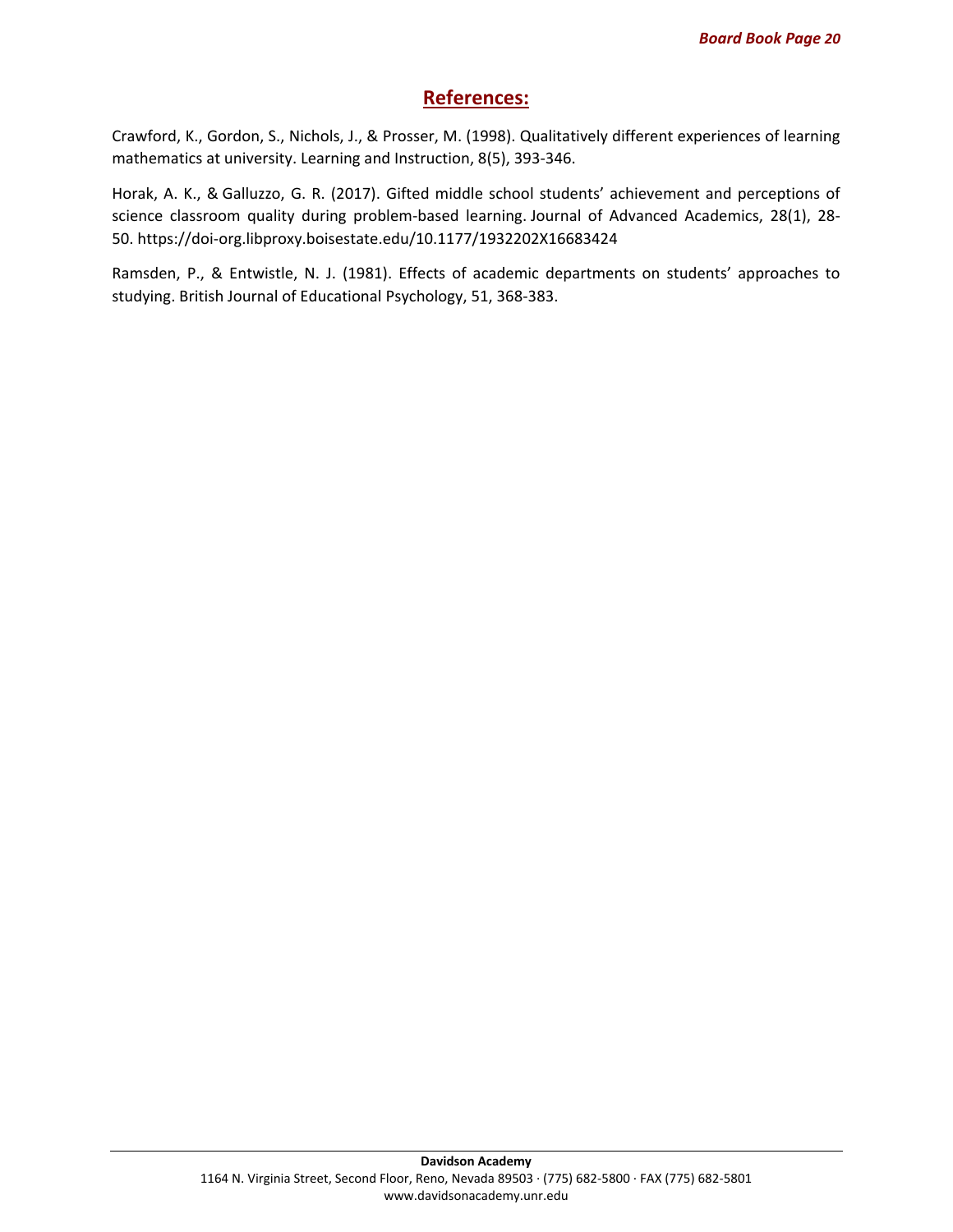# <span id="page-20-0"></span>**Media Updates/ Notable Website Mentions**

- *Maintaining Academic Growth During a Pandemic* February 11, 2021 – Digital Learning Collaborative (Davidson Academy Online Director Dr. Stacy Hawthorne moderating a panel on online learning) <https://www.digitallearningcollab.com/webinars>
- *Student's Award-winning App Matches Volunteers With Organizers* January 31, 2021 - KOLO-TV (features student Julia Schneider showcasing her volunteering app) [https://www.kolotv.com/video/2021/01/31/student-award-winning-app-matches-volunteers](https://www.kolotv.com/video/2021/01/31/student-award-winning-app-matches-volunteers-with-organizers/)[with-organizers/](https://www.kolotv.com/video/2021/01/31/student-award-winning-app-matches-volunteers-with-organizers/)
- *Science Olympiad Top 25 Middle School Leaderboard* January 29, 2021 - Davidson Academy student Annabelle Wang was named a Top 25 finisher in the Science Olympiad Division B Middle School Anatomy and Physiology STEM Showdown! <https://twitter.com/SOAlumniNetwork/status/1355216281834762248>
- *Sharing Approaches to Teacher Professional Development* January 26, 2021 - MIT J-WEL (Dr. Stacy Hawthorne and Dr. Jessica Potts of the Davidson Academy's online campus recently shared their professional development processes for teachers and provided tips for adapting them in schools.) <https://jwel.mit.edu/events/sharing-approaches-teacher-professional-development-jan-26-2021>
- *Zoom and Google Outages: How Schools Should Prepare for Tech Problems* January 19, 2021 - Education Week (features Davidson Academy Online Director Dr. Stacy Hawthorne; recognizes the Davidson Academy as a school that does a great job proactively planning for tech outages) [https://www.edweek.org/technology/zoom-and-google-outages-how-schools-should-prepare](https://www.edweek.org/technology/zoom-and-google-outages-how-schools-should-prepare-for-tech-problems/2021/01)[for-tech-problems/2021/01](https://www.edweek.org/technology/zoom-and-google-outages-how-schools-should-prepare-for-tech-problems/2021/01)
- *Regeneron STS 2021 Finalists* January 2021 – Society for Science (student Derek Chien was named a top 300 scholar in Regeneron's Science Talent Search. Both Derek and the Davidson Academy will receive \$2,000 to be used toward STEM-related activities. <https://www.societyforscience.org/regeneron-sts/>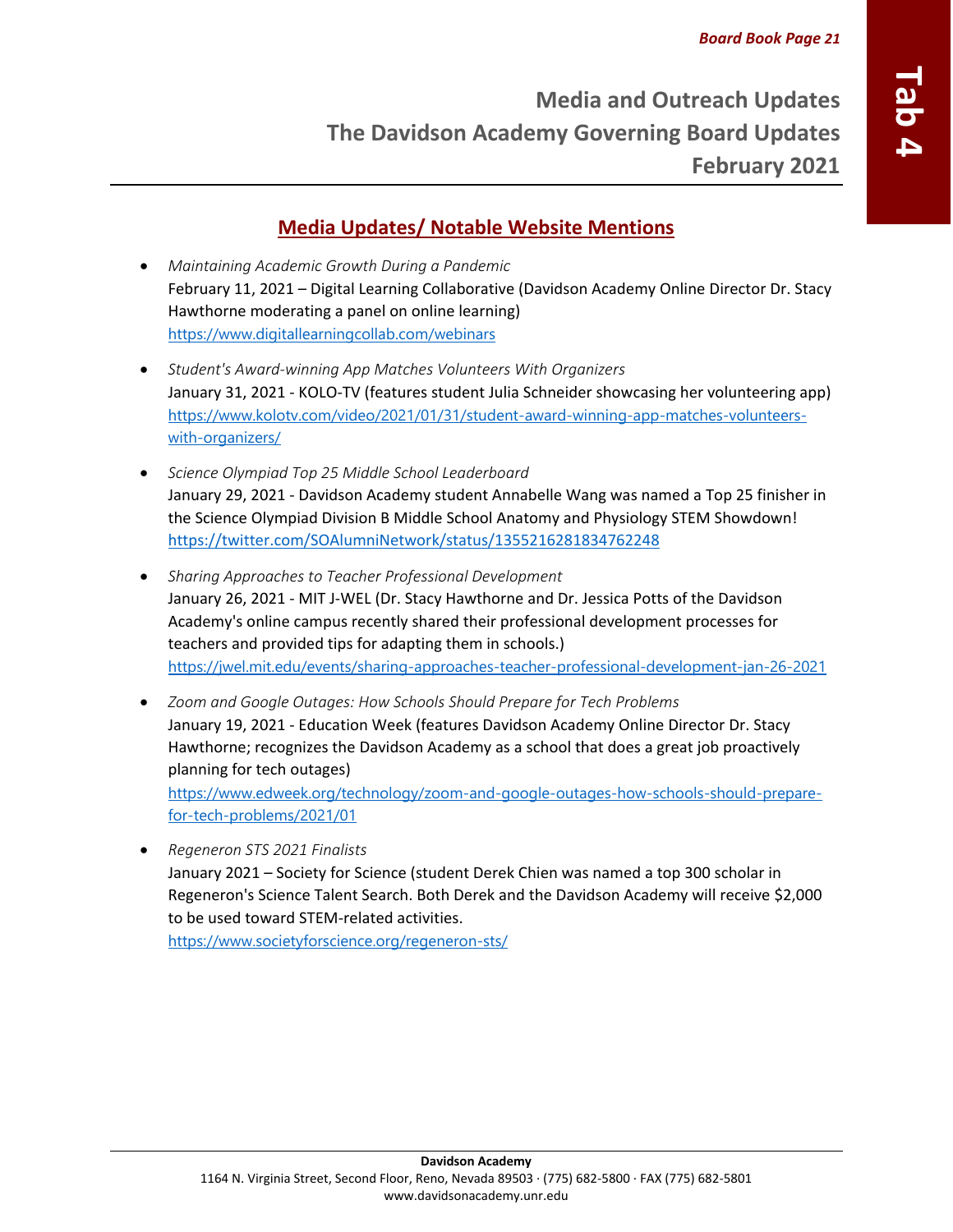## **Website Metrics**

(Nov. 1, 2020 – Feb. 1, 2021)

#### Key Takeaways

- Total website visits are up 31.1% year-over-year primarily due to organic search (such as Google) and direct visits to website.
- Traffic coming from search engines (i.e. Google) is up 38.8%.
- The highest traffic day this period was Dec. 2, with a 113% over the same day in 2019.
- Organic traffic to the Admissions pages is up 45%. Average time on page is up 12%

#### Key Performance Indicators (Y/Y)

**Website Visits by Source** 



|     | City          | Session v      | $%$ $\Delta$ |
|-----|---------------|----------------|--------------|
| 1.  | Reno          | 2,437          | 143.2% +     |
| 2.  | (not set)     | 1,361          | 359.8% +     |
| 3.  | Las Vegas     | 649            | 177.4%       |
| 4.  | Chicago       | 458            | 328.0%       |
| 5.  | New York      | 445            | 155.7%       |
| 6.  | Los Angeles   | 375            | 169.8% +     |
| 7.  | San Francisco | 299            | 43.1% +      |
| 8.  | Sparks        | 278            | 137.6% +     |
| 9.  | San Jose      | 253            | 228.6% +     |
| 10. | Houston       | 238            | 244.9%       |
|     |               | 1 - 100 / 3233 | ✓<br>⋋       |

## New Keywords in Top 3 Rankings

| Keyword                             | Pos. | Prev. Pos. |
|-------------------------------------|------|------------|
| online classes for gifted children  |      |            |
| online gifted middle school         |      |            |
| online gifted education             | ͻ    |            |
| online gifted programs              |      |            |
| online programs for gifted students |      |            |

**Organic search:** search engines such as Google **Direct:** directly visiting our website

**Referral:** Arriving on our website via a link from another website, such as NAGC or a news article **Social:** Social Media such as Facebook and Twitter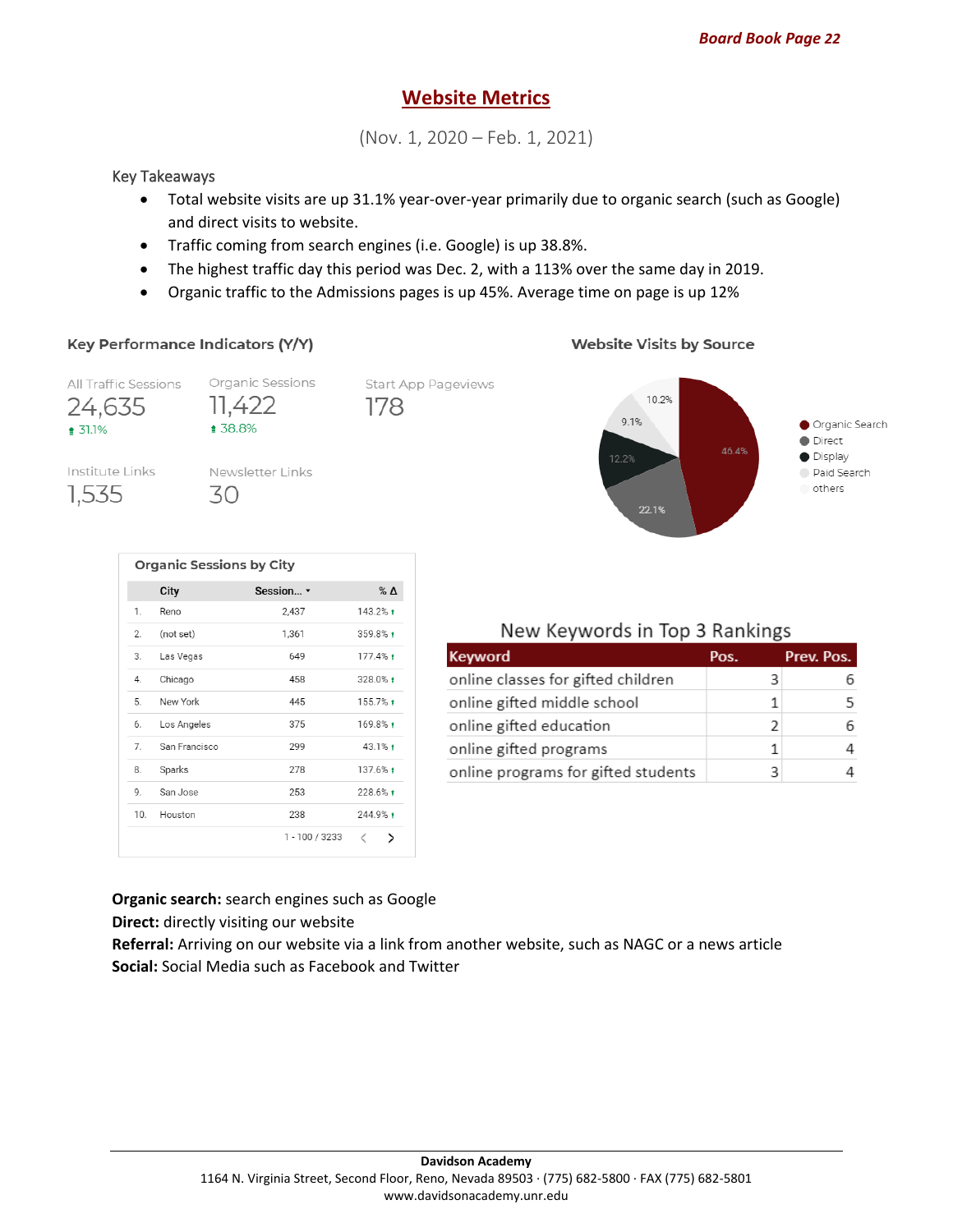| Keyword Rankings                           |          |                   |                          |  |
|--------------------------------------------|----------|-------------------|--------------------------|--|
| Keyword                                    | Position | Position change v | <b>Previous position</b> |  |
| highly gifted program                      | 39       | 29                | 68                       |  |
| school for the gifted                      | 35       | 28                | 63                       |  |
| gifted academy                             | 31       | 18                | 49                       |  |
| school for highly gifted students          | 19       | 17                | 36                       |  |
| programs for gifted middle school students | 56       | 16                | 72                       |  |
| academy for the gifted                     | 9        | 5                 | 14                       |  |
| online gifted middle school                | ×,       | 4                 | 5                        |  |
| school for the highly gifted               | 28       | 3                 | 31                       |  |
| online gifted programs                     | 2        | 2                 | 4                        |  |
| online gifted education                    | 4        | 2                 | 6                        |  |

# **Ongoing Outreach**

#### Virtual Open House - Davidson Academy Reno Campus

- March 2, 2021 (upcoming)
- February 2, 2021
- January 5, 2021

#### Virtual Open House - Davidson Academy Online Campus

- January 20, 2021
- December 8, 2020
- November 16, 2020

#### Davidson Academy eNewsletter

- Distributed every other month to 6,000 recipients
- [December](https://mailchi.mp/873b217e6e56/december-2020-davidson-academy-enewsletter?e=dea29bce89) 2020

#### eNews-Update

- Often prominently features the Davidson Academy; distributed every other month to more than 15,200 recipients
- [January](https://mailchi.mp/a582eb4b6db3/davidson-institute-enews-update-january-2021?e=dea29bce89) 2021
- [December](https://mailchi.mp/5136c775312d/davidson-institute-enews-update-december-2020?e=dea29bce89) 2020

#### Social Media

- Instagram <https://www.instagram.com/thedavidsonacademy/>
- Facebook <https://www.facebook.com/TheDavidsonAcademy/>
- Twitter <https://twitter.com/TheDavidsonAcad>
- YouTube <https://www.youtube.com/user/DavidsonAcademyNV>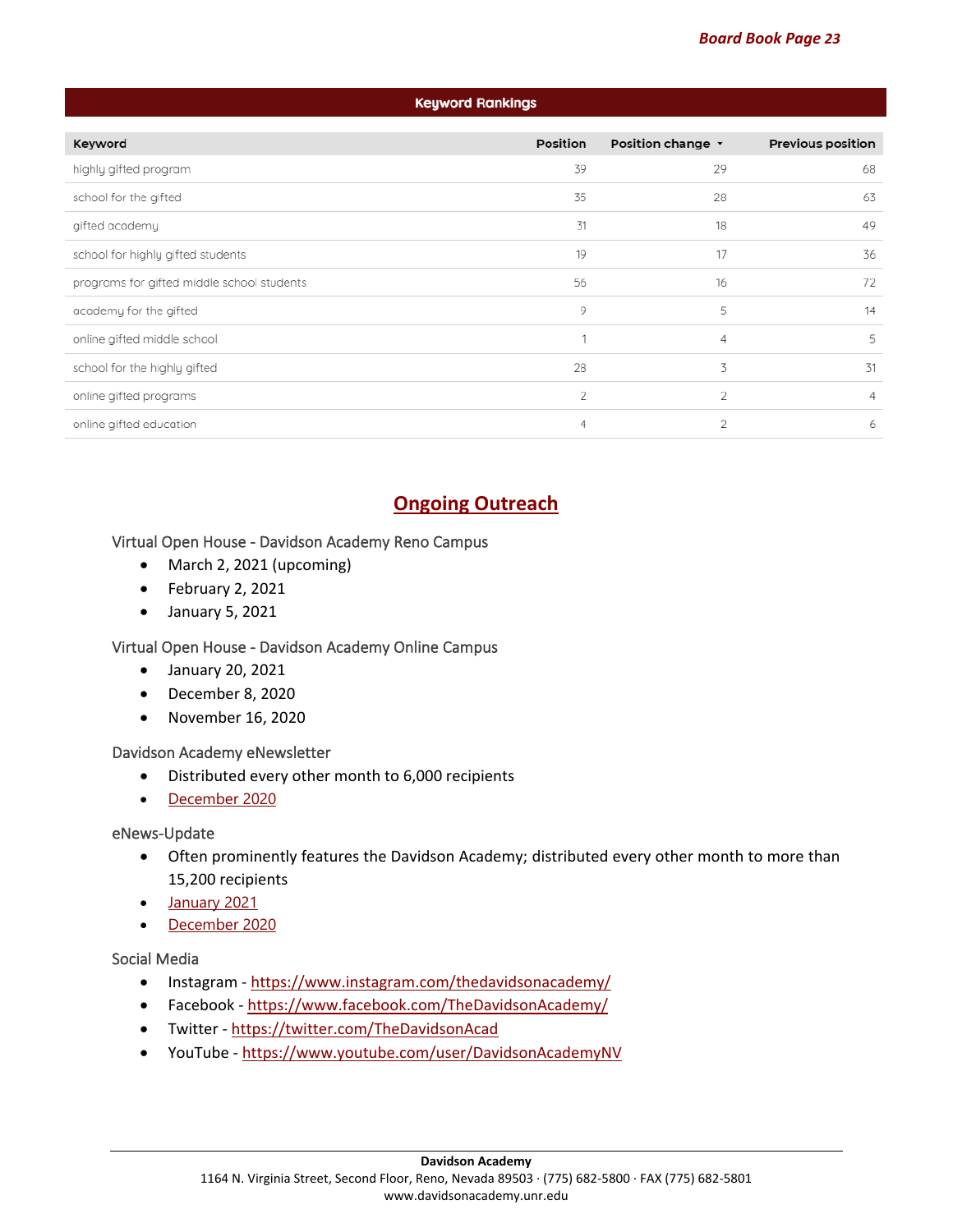## <span id="page-23-0"></span>VICE PRESIDENT AND CHIEF FINANCIAL OFFICER

Review, discuss and possibly adopt revised policy regarding multiple signatures on Academy checks for amounts in excess of \$10,000.